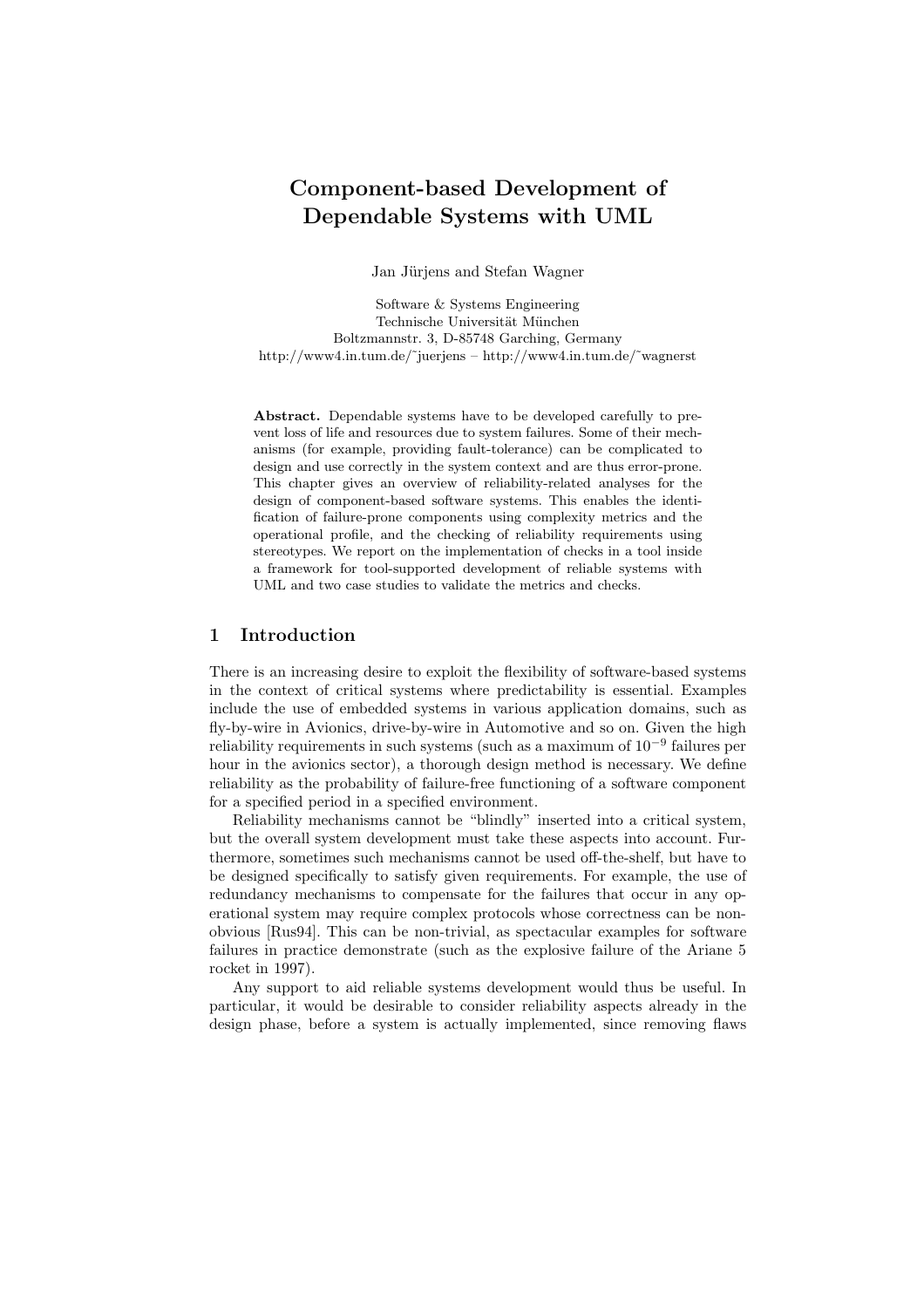in the design phase saves cost and time. This is significant; for example, in avionics, verification costs represent 50% of the overall costs. Moreover a means to estimate reliability, or at least identify failure-prone components, early in the life-cycle of the software would be helpful to make verification more efficient. We believe that the design models are the best indicator in early phases for the future behavior of the system and thus should be used for reliability estimation. Following an idea advocated in [ABW03], we thus aim to incorporate quality attributes of models (such as measures derived from structural or behavioral attributes) into component-based models of software systems within the context of model-based software development.

As a design notation, we use the Unified Modeling Language (UML) [Obj03], the de facto industry-standard in object-oriented modeling. It offers an unprecedented opportunity for high-quality critical systems development that is feasible in an industrial context.

Problems in critical systems development often arise when the conceptual independence of software from the underlying physical layer turns out to be an unfaithful abstraction (for example in settings such as real-time or more generally safety-critical systems, see [Sel02]). Since UML allows the modeler to describe different views on a system, including the physical layer, it seems promising to try to use UML to address these problems by modeling the interdependencies between the system and its physical environment.

To support safe systems development, safety checklists have been proposed for example in [HJL96]. In the present chapter, based on an extending work presented in [Jür03b], we tailor UML in a similar approach to reliable systems by precisely defining some checks with stereotypes capturing reliability requirements and related physical properties. We also provide metrics that estimate the failureproneness of a software system based on the complexity of its design models and its operational profile. The reliability requirements can then be compared with the results for failure-proneness.

In this way we encapsulate knowledge on prudent reliability engineering and thereby make it available to developers who may not be specialized in reliable systems. A prototypical framework for tool-support for this approach is also presented within this chapter.

Outline In Sect. 2.1 we explain the foundation for checking the constraints associated with the stereotypes suggested for reliable systems development which are presented in Sect. 2.2, together with examples of their use. A metrics suite for models is defined in Sect. 3.1 and these metrics are used to analyze the failure-proneness of components in Sect. 3.2. In Sect. 4, we briefly describe the tool assisting our approach. Two case studies describing an automatic collision notification system in Sect. 5 and an automotive network controller in Sect. 6 are finally used to validate our work.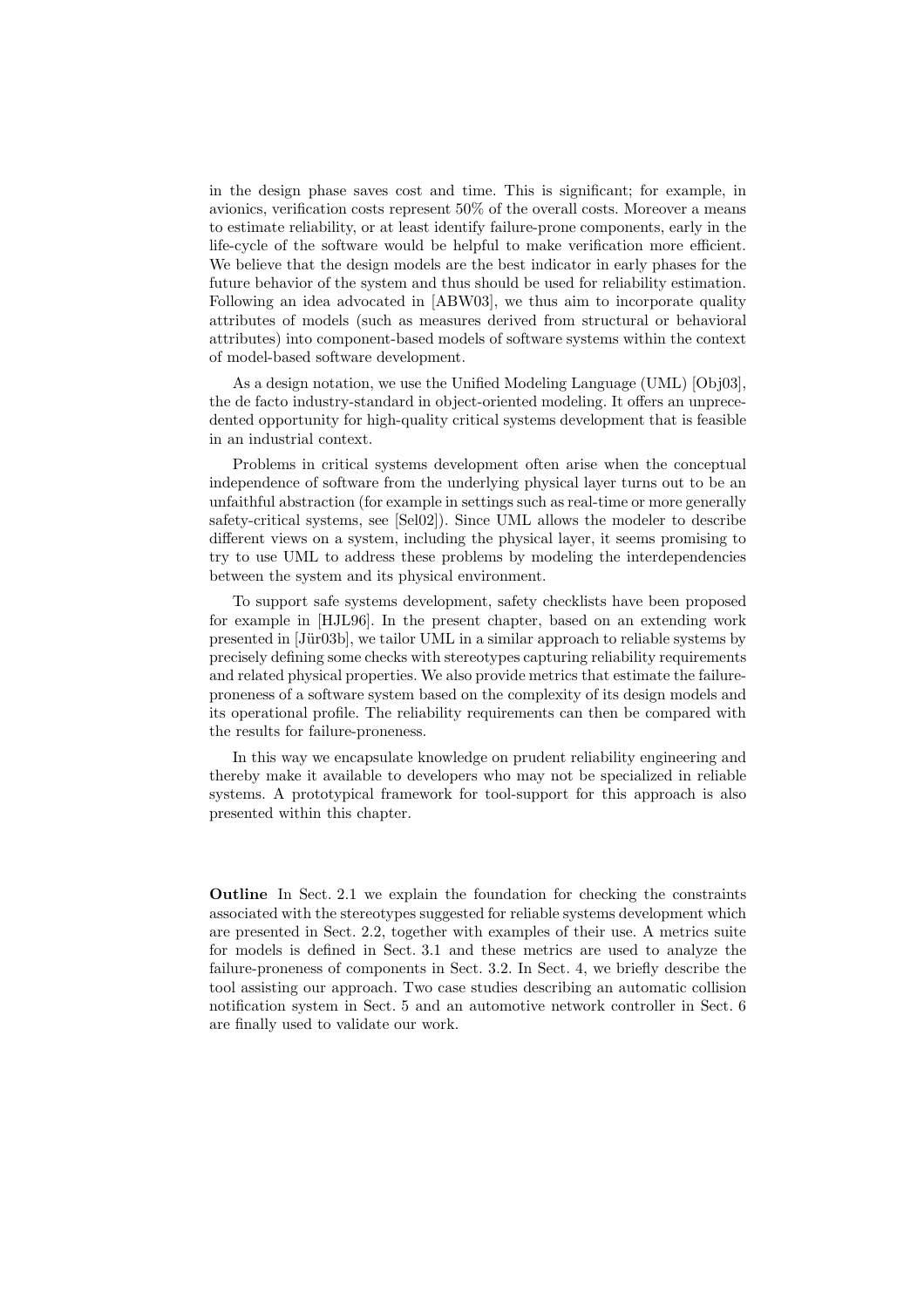### 2 Model-based Reliability Specification and Analysis

In safety-critical systems, an important concept also used here is that of a *safety* level (see e.g. [Ran00]). Since safety-critical systems generally need to provide a high degree of reliability, it makes sense to analyze these systems with respect to their maximum allowed failure rate. We thus define the concept of a reliability level analogous to the mentioned safety levels.

We exemplarily consider the following kinds of failure semantics in this paper (other kinds have to be omitted for space reasons).

- crash/performance failure semantics means that a component may crash or may deliver the requested data only after the specified time limit, but it is assumed to be partially correct.
- value failure semantics means that a component may deliver incorrect values.

Possible failures include:

- message loss which may be due to hardware failures or software failures (for example, buffer overflows)
- message delay which may in turn result into the reordering of messages if the delay is variable
- message corruption when a message is modified in transit.

Forms of redundancy commonly employed against these failures include space redundancy (physical copies of a resource), time redundancy (rerunning functions) and information redundancy (error-detecting codes).

UML profile mechanisms We use the three main profile mechanisms (stereotypes, tagged values and constraints) to include reliability requirements in a UML specification, together with the constraints formalizing the requirements. To evaluate a model against the requirements, we refer to a precise semantics for the used fragment of UML extended with a notion of failures sketched in Sect. 2.1.

#### 2.1 Evaluation of Reliability Requirements in UML Diagrams

We briefly give an idea how the constraints used in the UML extension presented in Sect. 2.2 can be checked in a precise and well-defined way. A precise semantics for a (restricted and simplified) fragment of UML supporting these ideas can be found in [Jür04]. It includes activity diagrams, statecharts, sequence diagrams, composite structure diagrams, deployment diagrams, and subsystems, each restricted and simplified to keep a mechanical analysis that is necessary for some of the more subtle behavioral reliability requirements feasible. The subsystems integrate the information between the different kinds of diagrams and between different parts of the system specification. For reliability analysis, the reliability-relevant information from the reliability-oriented stereotypes is then incorporated as explained below.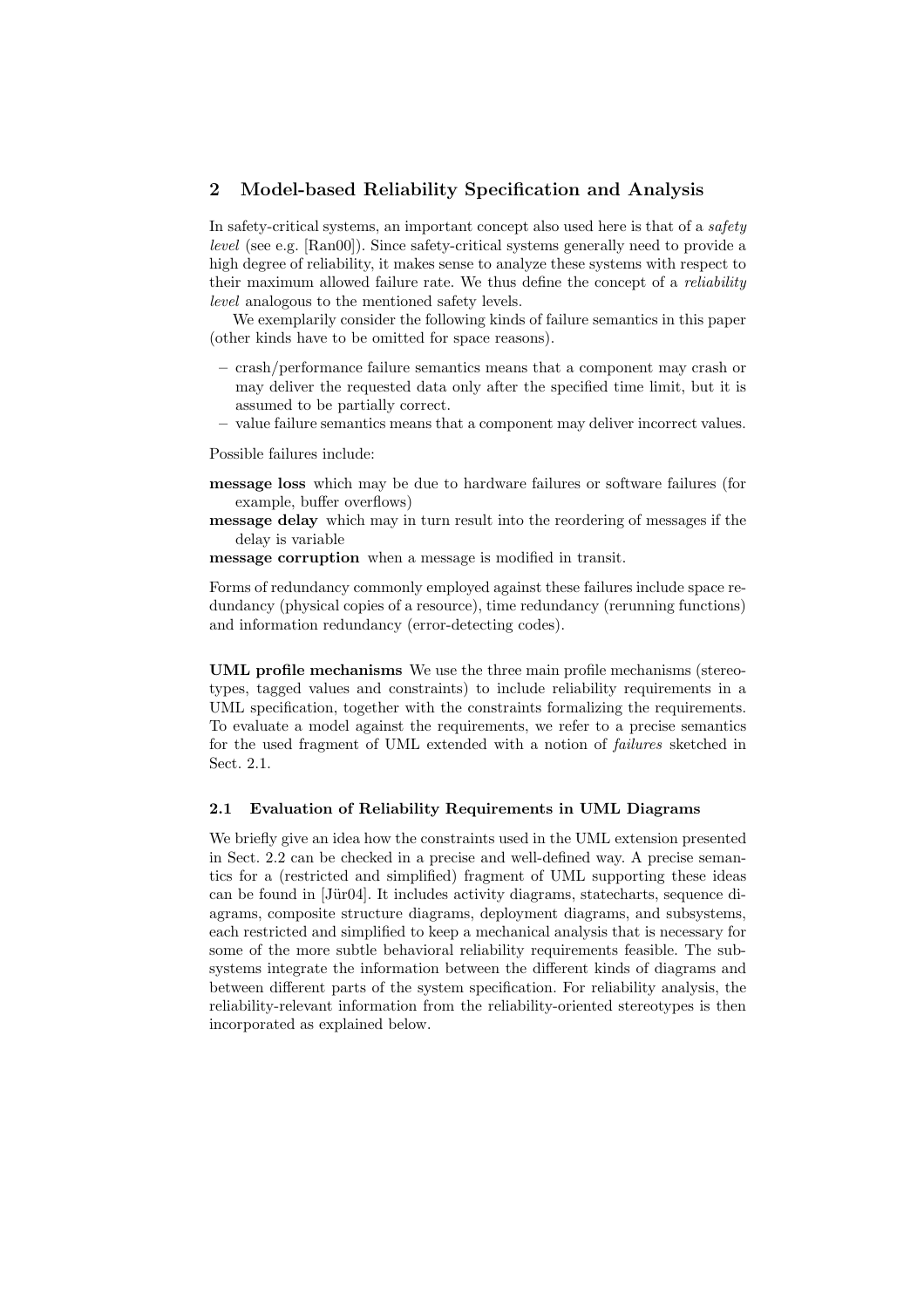Outline of precise semantics In UML the objects or components communicate through messages received in their input queues and released to their output queues. Thus for each component  $C$  of a given system, the semantics defines a function  $\llbracket C \rrbracket$ () which

- takes a multi-set<sup>1</sup>  $I$  of input messages and a component state  $S$  and
- outputs a set  $\llbracket C \rrbracket (I, S)$  of pairs  $(O, T)$  where O is a multi-set of output messages and  $T$  the new component state (it is a set of pairs because of the non-determinism that may arise)

together with an *initial state*  $S_0$  of the component. The behavioral semantics  $\llbracket D \rrbracket$ () of a state machine diagram D models the run-to-completion semantics of UML state machines. Similarly, one can define the semantics for UML 1.5 activity diagrams. Given a sequence diagram  $S$ , we define the behavior  $[[S.C]]()$ of each contained component C. Subsystems group together diagrams describing different parts of a system: a system component C given by a subsystem  $\mathcal S$  may contain subcomponents  $C_1, \ldots, C_n$ . The behavioral interpretation  $\llbracket \mathcal{S} \rrbracket$  of S is defined by iterating the following steps:

- (1) It takes a multi-set of input events.
- (2) The events are distributed from the input multi-set and the link queues connecting the subcomponents and given as arguments to the functions defining the behavior of the intended recipients in  $S$ .
- (3) The output messages from these functions are distributed to the link queues of the links connecting the sender of a message to the receiver, or given as the output from  $\lbrack \! \lbrack \mathcal{S} \rbrack \! \rbrack$  () when the receiver is not part of S.

When performing reliability analysis, after the last step, the failure model may corrupt the contents of the link queues in a certain way explained below. Note that this approach is similar to that taken in  $[J\ddot{u}r04]$ , where a security analysis is performed in place of the reliability analysis.

As an example, the statechart in Fig. 1 is executed as follows: The fuel controller starts out in state WheelsOut. It awaits either the message fuel() or wheelsin(). In the first case, the argument of the message is multiplied with the constant d and the result returned. In the second case, if the argument is false, no change occurs. In case of true, the state is switched to WheelsIn. In that state, the same behavior occurs, except that the argument of fuel() is now multiplied with the constant c.

Reliability analysis For a reliability analysis of a given UML subsystem specification  $\mathcal{S}$ , we need to model potential failure behavior. We model specific types of failures that can corrupt different parts of the system in a specified way, depending on the used redundancy model. For this we assume a function Failures<sub>R</sub>(s) which takes a *redundancy model R* and a stereotype  $s \in$  $\{\text{``crash/performance )}, \text{``value ''}\}$  and returns a set of expressions Failures $_R(s) \subseteq$ 

 $\overline{1}$  A multi-set (also called a bag) is a set whose elements may occur more than once.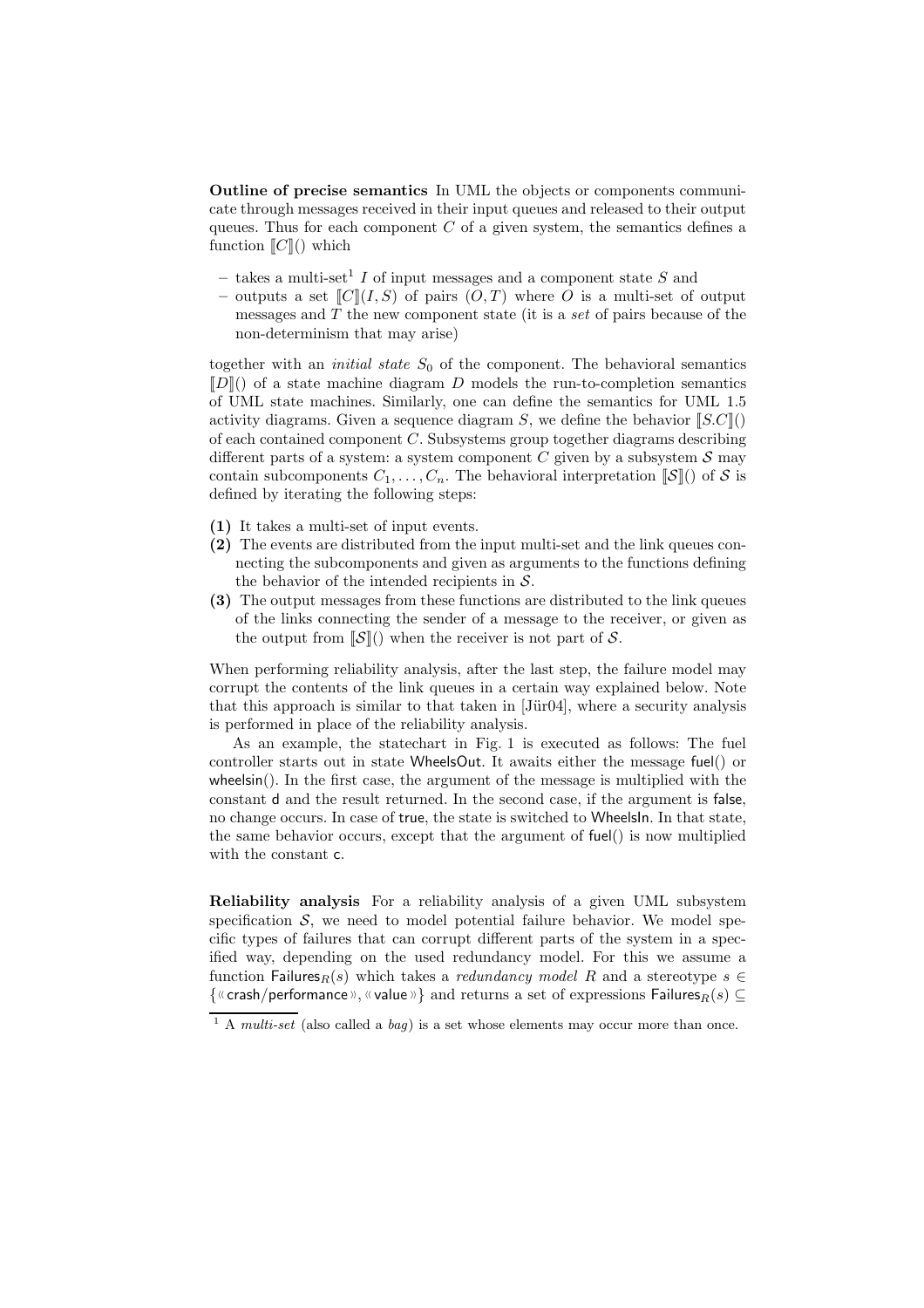

Fig. 1. Example Statechart  $Risk$  Failures $_{none}()$ Crash/performance  $\{delay(t), loss(p)\}$ Value  $\{corruption(q)\}$ 

Table 1. Failure semantics

 ${delay(t) : t \in \mathbb{N} \land t > 0} \cup {loss(p) : p \in [0,1]} \cup {corruption(q) : q \in [0,1]}$ . Here  $R$  is a name representing a redundancy mechanism (such as duplication of components together with a voting mechanism), which is semantically defined through the Failures() sets. The natural number  $t$  represents the maximum delay to be expected in time units.  $p$  gives the probability that an expected data value is not delivered after the t time units specified in  $delay(t)$ . Given a value delivered within this time period,  $q$  denotes the probability that this value is corrupted. As an example for a failures function, Table 1 gives the one for the absence of any redundancy mechanism  $(R = none)$ . Here, the time and probability parameters are still included as parameters; for a given system, these will be concrete numeric values.

The consistency of the failure model with the physical reality (and in particular the completeness in the sense that no possible failures are missing from the failure model) can for example be established by simulating the model and comparing the results with data obtained from experiments on the physical systems. Similarly, the probabilistic values and other numerical data can also be derived. Note that this consistency cannot, for principled reasons, not be *proved*, since mathematical proofs can only be constructed with respect to mathematical models of reality, not reality itself. The consistency of the running code with the execution semantics of the UML diagrams used here can be guaranteed in two ways: Firstly, one can use automated code generation, where the code generator would (for high assurance applications) ideally be formally proved to be correct with respect to the semantics. Where code generation is not useful, the manually implemented code can still be checked against the semantics by using model-based test-sequence generation (this is not considered here; [Jür03a] gives an introduction).

Then we model the actual behavior of a failure, given a redundancy model R, as a failure function that, at each iteration of the system execution, nondeterministically maps the contents of the link queues in  $S$  and a state  $S$  to the new contents of the link queues in  $S$  and a new state T as explained below.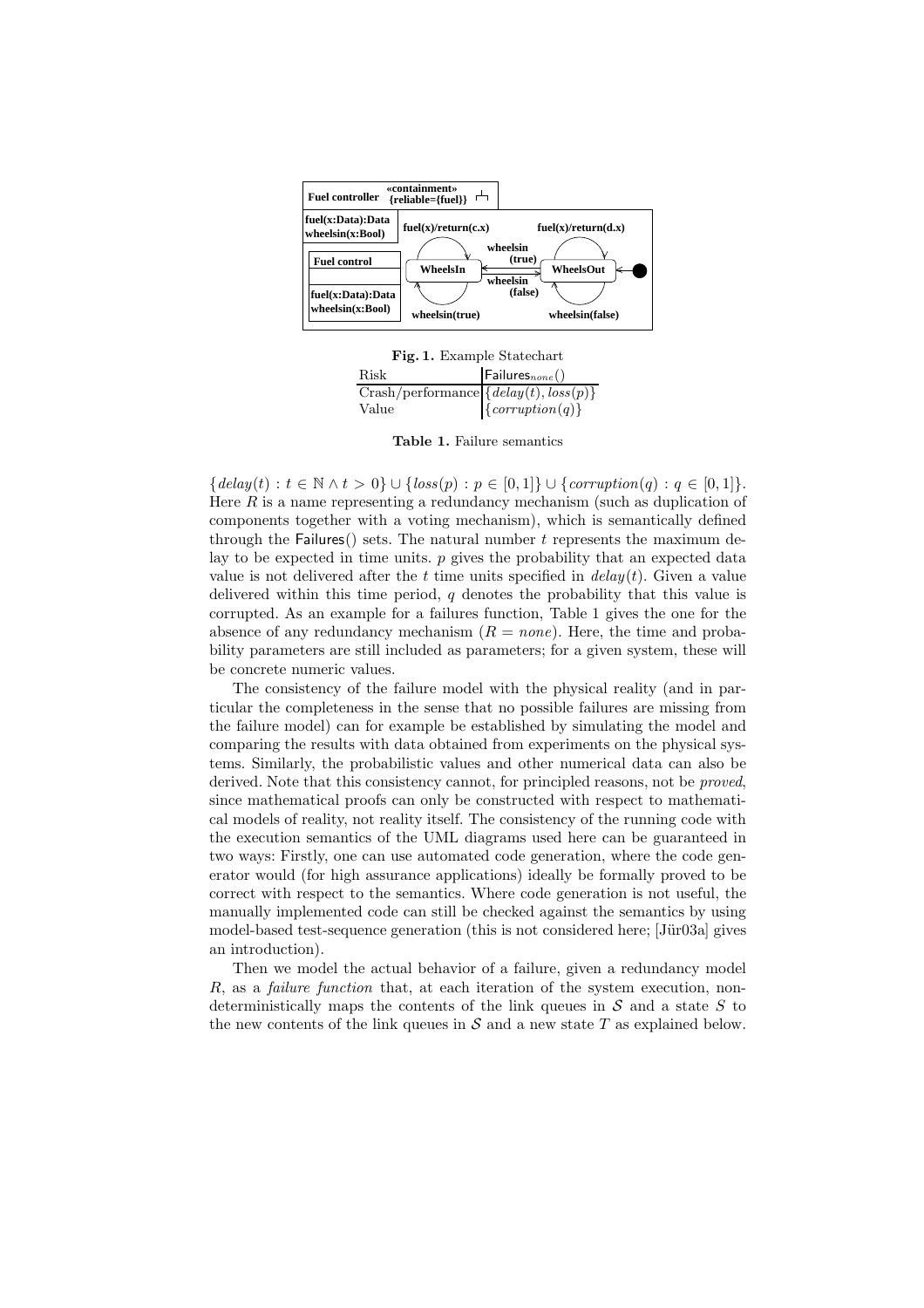For this, for any link l, we use a sequence  $(lq_n^l)_{n\in\mathbb{N}}$  of multi-sets such that at each iteration of the system, for any  $n, lq_n^l$  contains the messages that will be delayed for further *n* time units. Here  $lq_0^l$  stands for the actual contents of the link queue  $l$ . At the beginning of the system execution, all these multi-sets are assumed to be empty. Also, for any execution trace  $h$  (that is, a particular sequence of system states and occurring failures describing a possible history of the system execution), we define a sequence  $(p_n^h)_{n\in\mathbb{N}}$  of probabilities such that at the nth iteration of the system, the failure considered in the current execution trace happened with probability  $p_n^h$ . Thus the probability  $p^h$  that a trace h of length n will take place is the product of the values  $p_1^h, \ldots, p_n^h$  (since in our presentation here, we assume failures to be mutually independent, to keep the exposition accessible). Then for an execution trace  $h$ , the failure function is defined as follows. It is non-deterministic in the sense that for each input, it may have a *set* of possible outputs.

- For any link l stereotyped s where  $loss(p) \in \mathsf{Failures}_R(s)$  we
	- either define  $lq_0^l := \emptyset$  and append p to the sequence  $(p_n^h)_{n \in \mathbb{N}}$ ,
	- or append  $1-p$  to the sequence  $(p_n^h)_{n\in\mathbb{N}}$ .
- For any link l stereotyped s where  $corruption(q) \in \text{Failures}_{R}(s)$  we
	- either define  $lq_0^l := \{ \Box \}$  and append q to the sequence  $(p_n^h)_{n \in \mathbb{N}}$ ,
	- or append  $1-q$  to the sequence  $(p_n^h)_{n\in\mathbb{N}}$ .
- For any link l stereotyped s where  $delay(t) \in \mathsf{Failures}_R(s)$  and  $lq_0^l \neq \emptyset$ , we define  $lq_n^l := lq_0^l$  for some  $n \leq t$  and append  $1/t$  to the sequence  $(p_n^h)_{n \in \mathbb{N}}$ .
- Then for each *n*, we (simultaneously) define  $lq_n^l := lq_{n+1}^l$ .

The failure types define which kind of failure may happen to a communication link with a given stereotype, as explained above. Note that for simplicity we assume that delay times are uniformly distributed. Also, corrupted messages (symbolized by  $\Box$ ) are assumed to be recognized (using error-detecting codes). To evaluate the reliability of the system with respect to the given type of failure, we define the execution of the subsystem  $S$  in presence of a redundancy model R to be the function  $\llbracket \mathcal{S} \rrbracket_R$  defined from  $\llbracket \mathcal{S} \rrbracket$  by applying the failure function to the link queues as a fourth step in the definition of  $\mathcal{S}(\mathcal{S})$  as follows:

(4) The failure function is applied to the link queues as detailed above.

Containment A system ensures containment if there is no unreliable interference between components on different reliability levels (this is called non-interference in [DS99]). Intuitively, providing containment means that an output should in no way depend on inputs of a lower level. We assume that we are given an ordered set Levels of reliability levels. Then the containment constraint is that in the system, the value of any data element of level  $l$  may only be influenced by data of the same or a higher reliability level: Write  $H(l)$  for the set of messages of level l or higher. Given a sequence  $m$  of messages, we write  $m|_{H(l)}$  for the sequence of messages derived from those in  $m$  by deleting all events the message names of which are not in  $H(l)$ . For a set M of sequences of messages, we define  $\left. M \right|_H \stackrel{{\mathrm {\footnotesize def}}}{=} \{m \!\!\! \downarrow_H : m \in M \}.$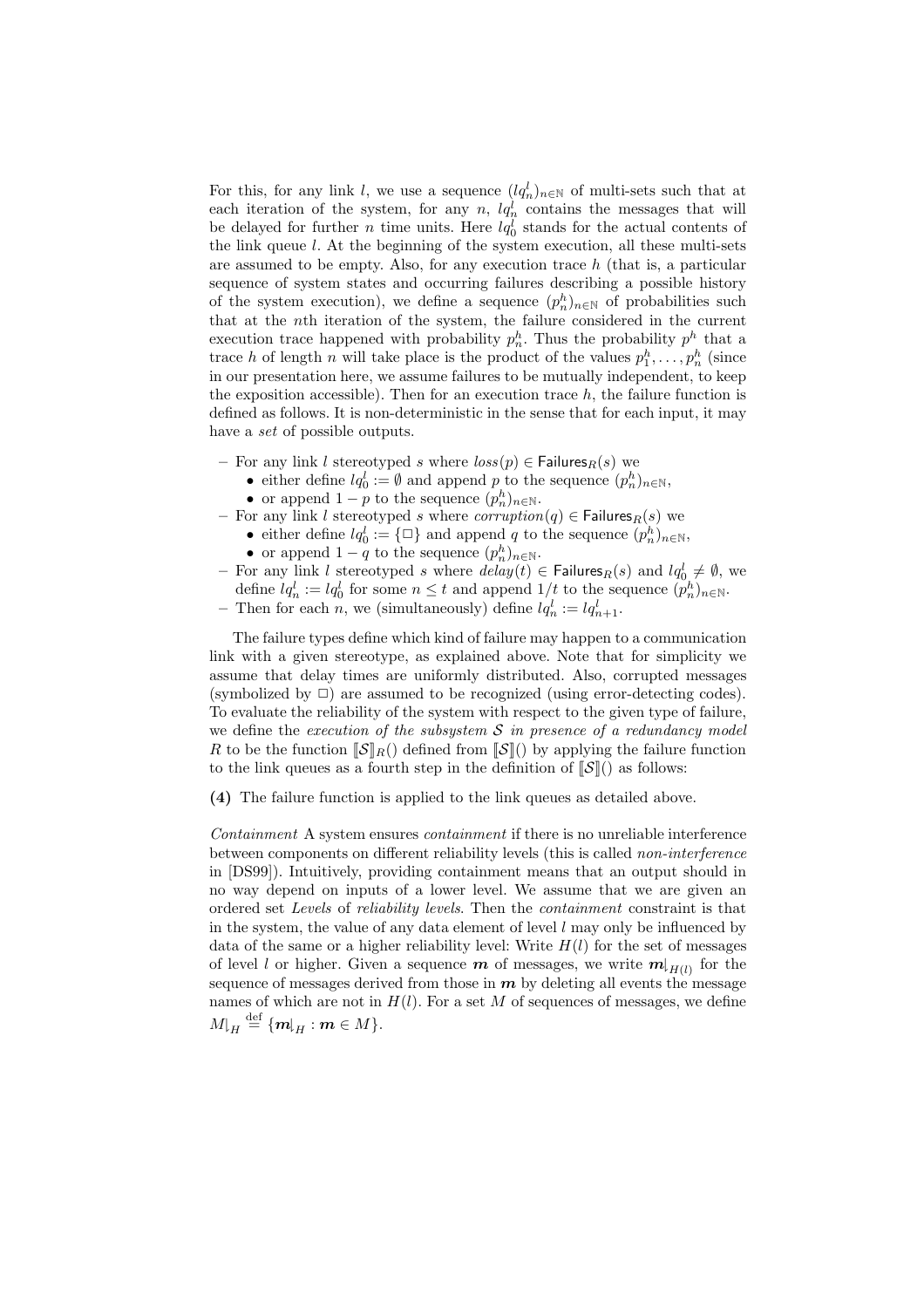| Stereotype                  | <b>Base Class</b> | Tags         | Constraints                                     | Description         |
|-----------------------------|-------------------|--------------|-------------------------------------------------|---------------------|
| risk                        | link, node        | failure      |                                                 | risks               |
| crash/                      | link, node        |              |                                                 | crash/performance   |
| performance                 |                   |              |                                                 | failure semantics   |
| value                       | link, node        |              |                                                 | value               |
|                             |                   |              |                                                 | failure semantics   |
| guarantee                   | link, node        | goal         |                                                 | guarantees          |
| redundancy                  | dependency, model |              |                                                 | redundancy model    |
|                             | component         |              |                                                 |                     |
| reliable links              | subsystem         |              | dependency reliability                          | enforces reliable   |
|                             |                   |              | matched by links                                | communication links |
| reliable                    | subsystem         |              | « call », « send » respect                      | structural          |
| dependency                  |                   |              | data reliability                                | data reliability    |
| critical                    | object            | $-level)$    |                                                 | critical object     |
| reliable behavior subsystem |                   |              | behavior fulfills reliability reliable behavior |                     |
| containment                 | subsystem         |              | provides containment                            | containment         |
| error handling              | subsystem         | error object |                                                 | handles errors      |

Table 2. Stereotypes

| Tag     | Stereotype                         | Type                                                           |        | Multipl. Description |
|---------|------------------------------------|----------------------------------------------------------------|--------|----------------------|
| failure | risk                               | $\mathcal{P}(\lbrace delay(t), loss(p),$                       | $\ast$ | specifies risks      |
| goal    | guarantee                          | $corruption(q)$ }<br>$P({immediate(t)},$<br>eventual, correct) | $\ast$ | specifies guarantees |
| model   | redundancy                         | ${[none,majority, fastest]}$ *                                 |        | redundancy model     |
|         | error object error handling string |                                                                |        | error object         |

Table 3. Tags

**Definition 1.** Given a component  $C$  and a reliability level  $l$ , we say that  $C$ provides containment with respect to l if for any two sequences  $i, j$  of input  $\text{messages}, \ \mathbf{i}|_{H(l)} = \mathbf{j}|_{H(l)} \ \text{implies} \ \llbracket C \rrbracket \mathbf{i}|_{H(l)} = \llbracket C \rrbracket \mathbf{j}|_{H(l)}.$ 

#### 2.2 Stereotypes for Reliability Analysis: The "Reliability Checklist"

In Table 2 we give some of the stereotypes, together with their tags and constraints, that we suggest to be used in the model-based development of reliable systems with UML, based on previous experience in the model-based development of reliable systems (for space restrictions, we can only give a representative selection). Thus, in a way, we define a UML-based "Reliability Checklist" (which one can verify mechanically on the design level). The constraints, which in the table are only named briefly, are formulated and explained in the remainder of the section. Table 3 gives the corresponding tags. The relations between the elements of the tables are explained below in detail.

Note that some of the concepts introduced below are easier to apply at component rather than object level. We explain the stereotypes and tags given in Tables 2 and 3 and give examples (which for space restrictions have to be kept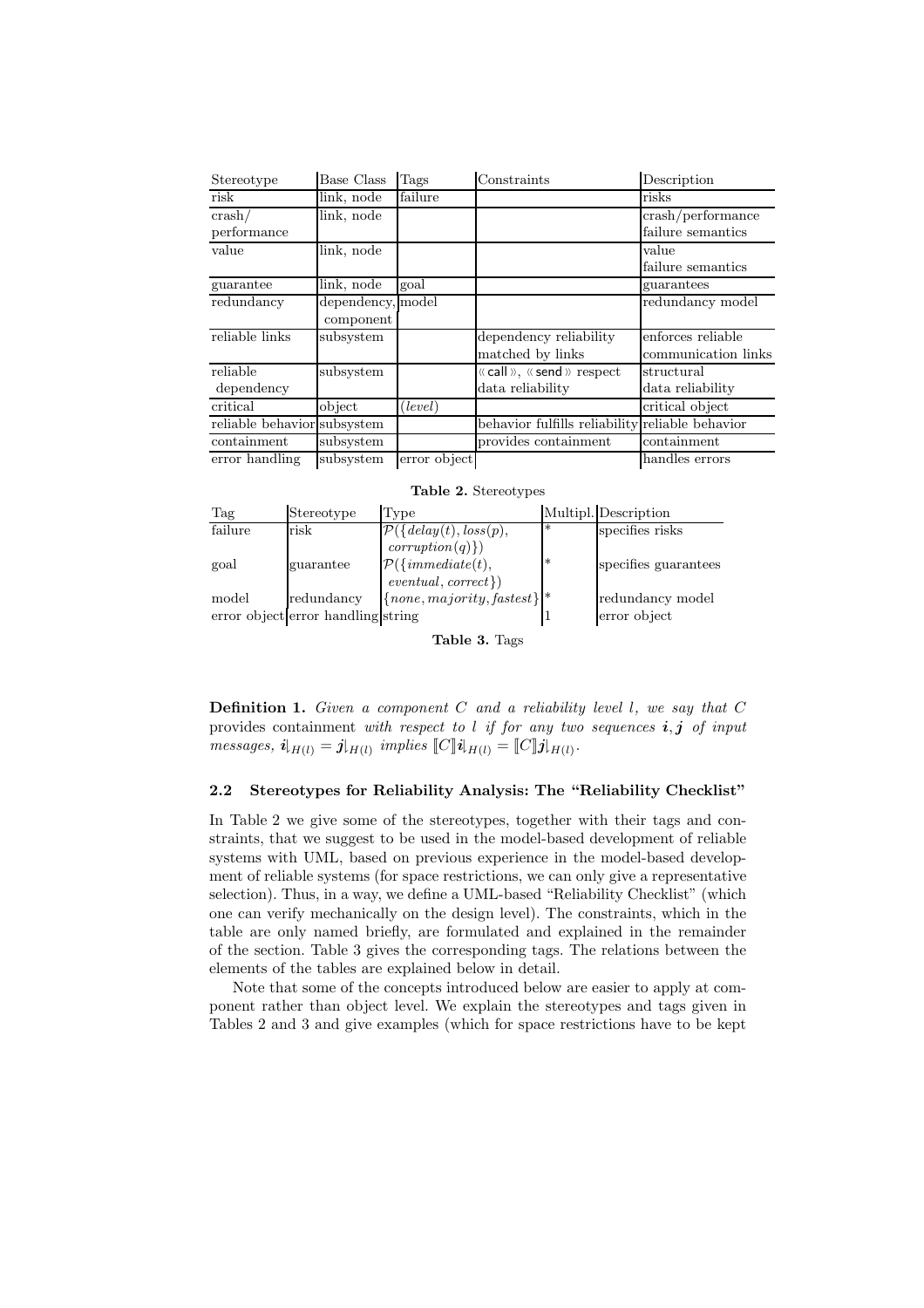simple). Note that the constraints considered here span a range in sophistication: Some of the constraints are relatively simple (comparable to type-checking in programming languages) and can be enforced at the level of abstract syntax (such as «reliable links ») and can be used without the semantics sketched in Sect. 2.1. Others (such as  $\langle$  containment  $\rangle$ ) refer to the semantics and can only be checked reliably using tool-support.

Overview We give an overview of the syntactic extensions together with an informal explanation of their meaning. «redundancy », with associated tag {model}, describes the redundancy model that should be implemented. « $risk$ » describes the risks arising at the physical level using the associated tag {failure}. « guarantee » requires the goals described in the associated tag {goal} for communicated data. «reliable links » ensures that reliability requirements on the communication are met by the physical layer.  $\kappa$  critical  $\kappa$  labels critical objects using the associated tags {level} (for each reliability level *level*). « reliable dependency » ensures that communication dependencies respect reliability requirements on the communicated data.  $\mathcal{N}$  reliable behavior  $\mathcal{N}$  ensures that the system behaves reliably as required by  $\kappa$  guarantee  $\kappa$ , in the presence of the specified failure model. « containment » ensures *containment* as defined in Definition 1. « error handling » with tag {error object} provides an object for handling errors.

We define the stereotypes and their constraints in detail.

 $Redundancy$  The stereotype «redundancy » of dependencies and components and its associated tag {model} can be used to describe the redundancy model that should be implemented for the communication along the dependency or the values computed by the component. Here we consider the redundancy models none, majority, fastest meaning that there is no redundancy, there is replication with majority vote, or replication where the fastest result is taken (but of course there are others, which can easily be incorporated in our approach).

Risk, crash/performance, value With the stereotype  $\langle$  risk  $\rangle$  on links and nodes in deployment diagrams one can describe the risks arising at these links or nodes, using the associated tag {failure}, which may have any subset of  $\{delay(t), loss(p),\}$  $corruption(q)$ } as its value. In the case of nodes, these concern the respective communication links connected with the node. Alternatively, one may use the stereotypes « crash/performance » or « value », which describe specific failure semantics (by giving the relevant subset of  $\{delay(t), loss(p), corruption(q)\}$ ): For each redundancy model R, we have a function Failures $R(s)$  from a given stereotype  $s \in \{$  « crash/performance », « value »} to a set of strings Failures $_R(s) \subseteq$  $\{delay(t), loss(p),\}$  $corruption(q)$ .

If there are several such stereotypes relevant to a given link (possibly arising from a node connected to it), the union of the relevant failure sets is considered. This way we can evaluate UML specifications. We make use of this for the constraints of the remaining stereotypes. An example for a failures function was given above in Table 1.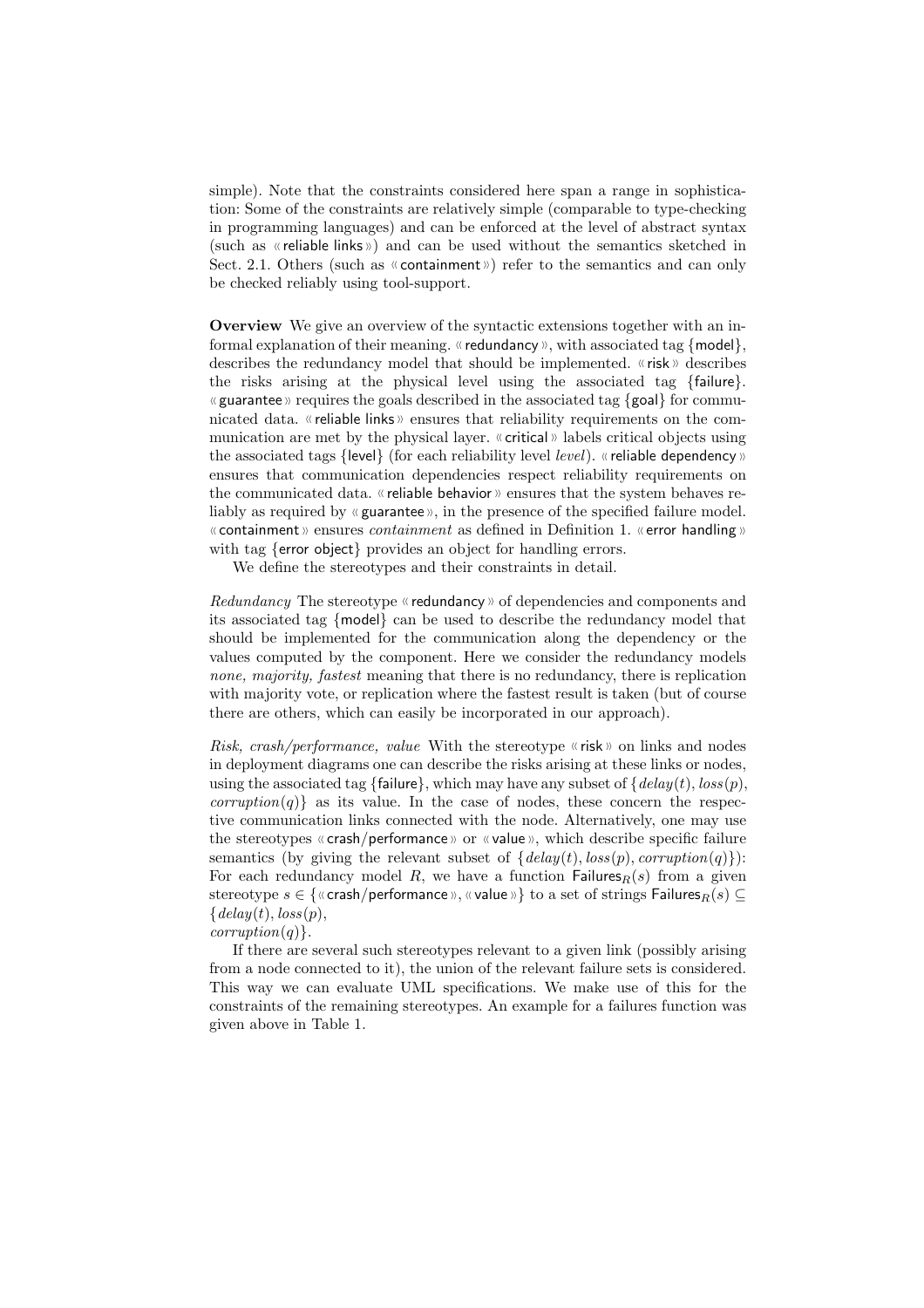Guarantee  $\&$  call  $\&$  or  $\&$  send  $\&$  dependencies in object or component diagrams stereotyped

 $\mathcal{C}$  guarantee » are supposed to provide the goals described in the associated tag {goal} for the data that is sent along them as arguments or return values of operations or signals. The goals may be any subset of  $\{immediate(t), eventual(p),\}$  $correct(q)$ . This stereotype is used in the constraints for the stereotypes « reliable links  $\mathcal{V}$  and « reliable behavior  $\mathcal{V}$ .

*Reliable links* The stereotype «reliable links», which may label subsystems, is used to ensure that reliability requirements on the communication are met by the physical layer. We recall that in UML deployment diagrams, communication is specified on the logical level by communication dependencies between components, which is supported on the physical level by communication links between the nodes on which the components reside. More precisely then, the constraint enforces that for each dependency  $d$  with redundancy model  $R$  stereotyped «guarantee» between subsystems or objects on different nodes  $n, m$ , we have a communication link  $l$  between n and m with stereotype s such that

- − if {goal} has *immediate*(*t*) as one of its values then  $delay(t') \in Failure_R(s)$ entails  $t' \leq t$ ,
- − if {goal} includes  $eventual(p)$  as one of its values then  $loss(p') \in \mathsf{Failures}_{R}(s)$ entails  $p' \leq 1 - p$ , and
- − if {goal} has  $correct(q)$  as one of its values then  $corruption(q') \in Failure_R(s)$ entails  $q' \leq 1 - q$ .

**Example** In Fig. 2, given the redundancy model  $R = none$ , the constraint for the stereotype « reliable links » is fulfilled if and only if  $T \leq t$ , where t is the expected delay according to the Failures $_{none}(crash/performance)$  scenario in Fig. 1.



Fig. 2. Example reliable links usage

Reliable behavior The stereotype « reliable behavior » ensures that the specified system behavior in the presence of the failure model under consideration does provide the reliability goals stated in the tag {goal} associated with the stereotype « guarantee » as follows, by referring to the semantics sketched in Sect. 2.1.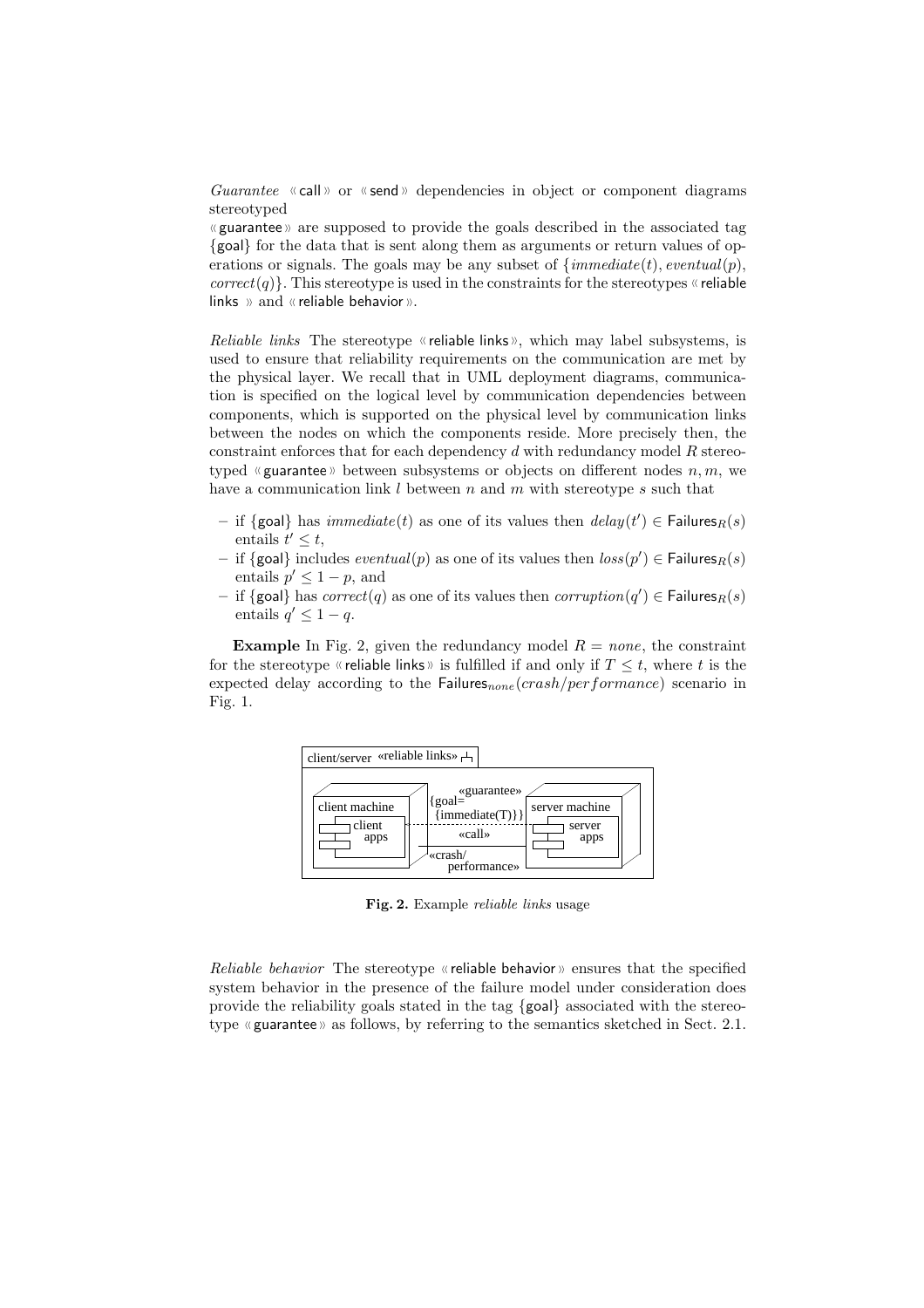- **immediate(t)** In any trace h of the system, the value is delivered after at most t time steps in transmission from the sender to the receiver along the link l. Technically, the constraint is that after at most  $t$  steps the value is assigned to  $lq_0^l$ .
- eventual(p) In any trace h of the system, the probability that delivered value is lost during transmission is at most  $1 - p$ . Technically, the sum of all  $p^h$ for such histories h is at most  $1 - p$ .
- $correct(q)$  In any trace h of the system, the probability that delivered value is corrupted during transmission is at most  $1 - q$ . Technically, the sum of all  $p<sup>h</sup>$  for such histories h is at most  $1 - q$ .

### 3 Model-based Reliability Metrics

This section describes the possibilities and benefits of a reliability-related analysis of models based on complexity metrics. We first explain the motivation and assumed development process. Afterwards specific metrics for structured classes and state machines are proposed and combined with established object-oriented design metrics. These metrics are joined with the operational profile of the system to find the failure-prone components. This information is finally used in combination with the reliability requirements from Sec. 2.

The main idea is to identify failure-prone components early in the life cycle of the software by their complexity measures and operational profile, and use this information in checks regarding reliability requirements. The complexity information can help us to rethink design decisions and simplify the design in general. The further analysis can guide the test and review efforts to concentrate on the more critical and failure-prone components. Finally, annotated reliability requirements can be checked for consistency with this information.

#### 3.1 Model Complexity Metrics

The complexity of software code has been studied to a large extent. The most widely known metrics concerning complexity are Halstead's Software Metric [Hal77] and *McCabe's Cyclomatic Complexity* [McC76] and many variations of these. In [KW90,MK96] it is shown that the reliability of a software is related to its complexity. It is generally accepted that complexity is a good indicator for the reliability of a component. This means that a component with a high complexity is more likely to contain faults. Depending on the operational profile of the component, this can mean that the reliability is low. For example, it is stated in [RHS98] that a combination of size and cyclomatic complexity delivers good results in reliability prediction.

Although the traditional complexity metrics are not easily applicable to design models, there are already a number of approaches that propose design metrics [CA88,BHS97,WWC99]. However, they concentrate mainly on the structure or do not support object-oriented designs. Nevertheless there are also various metrics for object-oriented design models. The most important is the metrics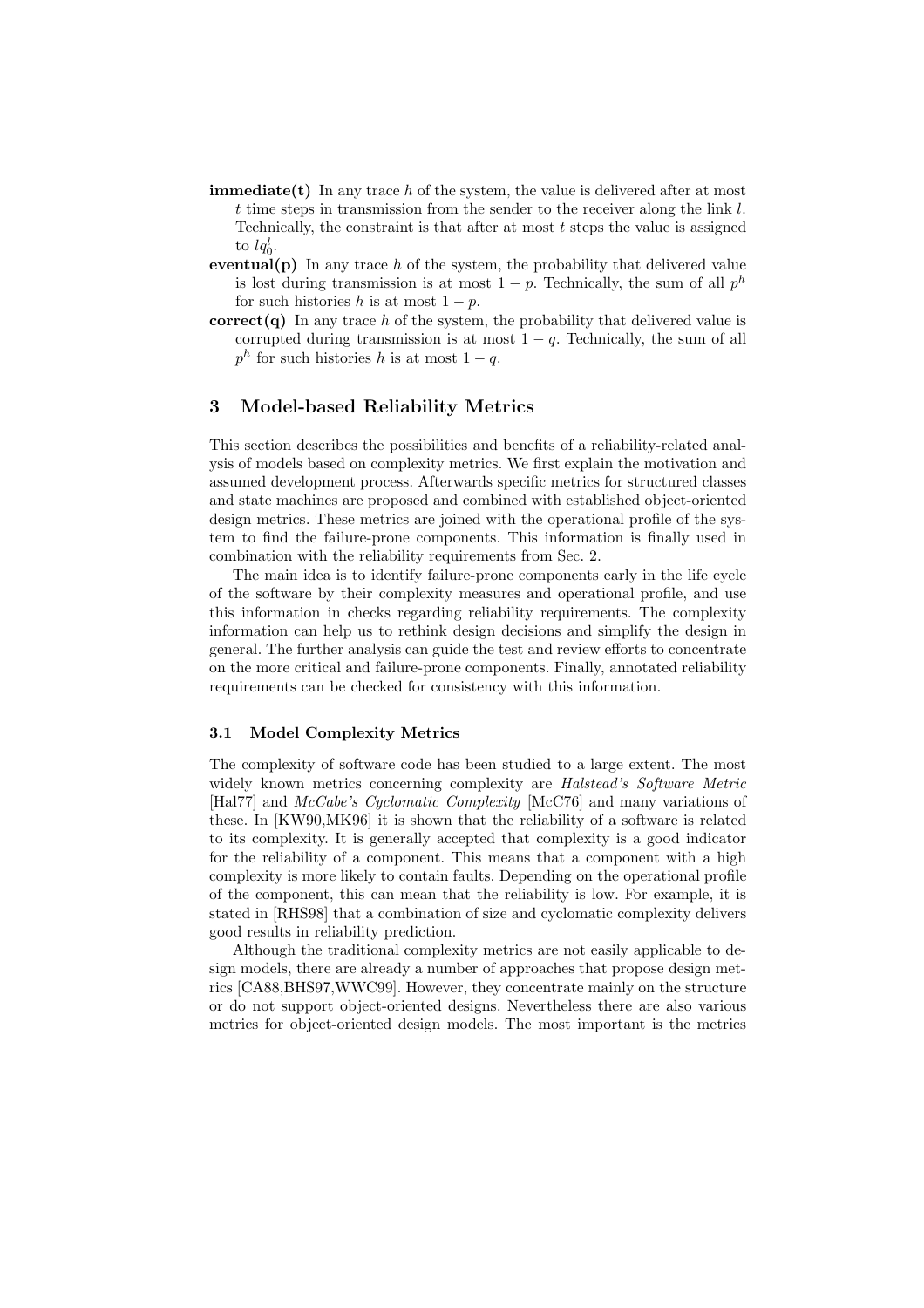suite proposed in [CK94] which concentrates on various aspects of classes. Most of these metrics were found to be good estimators of fault-prone classes in [BBM96] and will be used and extended in the following. In using a suite of metrics we follow [MGBB90,FP97] stating that a single measure is usually inappropriate to measure complexity.

Development Process The metric suite described below is generally applicable in all kinds of development processes. It does not need specific phases or sequences of phases to work. However, we need detailed design models of the software to which we apply the metrics. This is most rewarding in the early phases as the models then can serve various purposes. Otherwise, we assume no specific process (apart from being model-based) and therefore omit details on possible process models. The idea is mainly to incorporate reliability aspects during the development of the model.

We base our metrics especially on some parts of UML 2.0 that are most relevant to embedded systems development. The parts that we will look at are classes, structured classes, components, and state machines.

We adjust new metrics and the ones from [CK94] to parts of UML 2.0 based on the design approach taken in ROOM [SGW94] or UML-RT [SR98], respectively. This means that we model the architecture of the software with structured classes (called actors in ROOM, capsules in UML-RT) that are connected by ports and connectors to describe the interfaces and which can have associated state machines that describe their behavior. The structured classes can have parts that may themselves be structured. Thus a hierarchical system decomposition is possible.

The metrics defined below for the different model elements can predict the fault-proneness of the components. To be able to make a reliability analysis we need information about the failure-proneness of components, i.e. the probability that the fault causes a failure. We will use a very simple form of an operational profile [Mus99] to determine the usage level of a component. Therefore the development process must support the creation of operational profiles early in the development.

Structured Classes and Components Structured classes and components are a new concept in UML 2.0 derived mainly from ROOM and UML-RT. It introduces composite structures that represent a composition of run-time instances collaborating over communications links. This allows UML components and classes to have an internal structure consisting of other components or classes that are bound by connectors. Furthermore ports are introduced as a defined entry point to a class or component. A port can group various provided and required interfaces. A connection between two classes or components through ports can also be denoted by a connector. The parts of a class or component work together to achieve its behavior. A state machine can also be defined to describe additional behavior.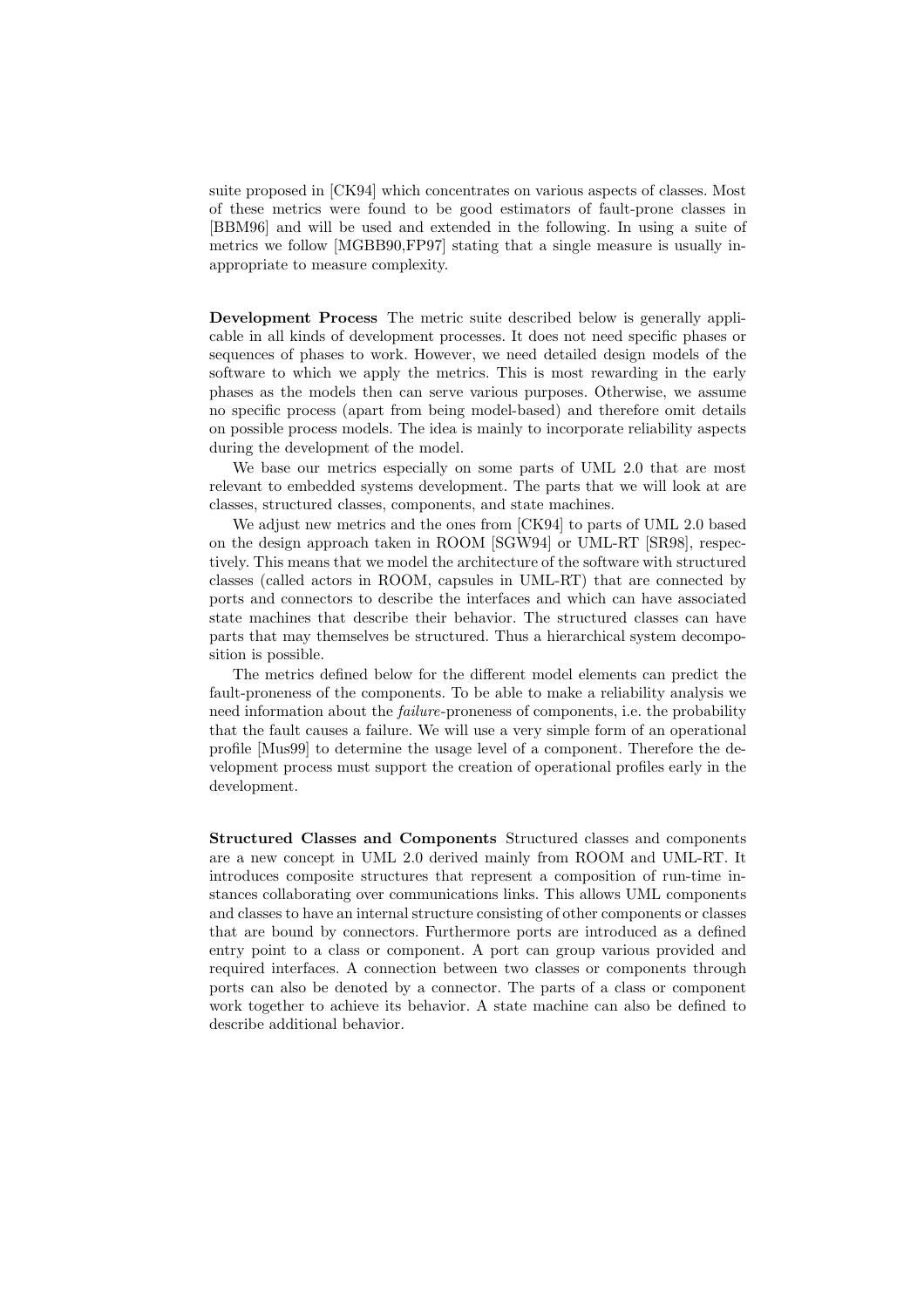The metrics defined in this section are applicable to components as well as classes. However, we will concentrate on structured classes following the usage of classes in ROOM. Therefore the set of documents under consideration in the following are composite structure diagrams of single classes or components with their parts, provided and required interfaces, connectors and their state machines if existing. An example for this is depicted in Fig. 3.

Number of Parts (NOP) The number of parts of a structured class or component contributes obviously to its structural complexity. The more parts it has, the more coordination is necessary because of the more dependencies. Therefore, we define  $NOP$  as the number of direct parts  $C_p$  of a class or component.

Number of Required Interfaces (NRI). This metric is (together with the NPI metric below) based on the fan-in and fan-out metrics from [HK81] and is also a substitute for the old Coupling Between Objects (CBO) that was criticized in [MH99] in that it does not represent the concept of coupling appropriately. It reduces ambiguity by giving a clear direction of the coupling. We use the required interfaces of a class to represent the usage of other classes. This is another increase of complexity which may as well lead to failure, for example if the interfaces are not correctly defined. Therefore we count the number of required interfaces  $I_r$  for this metric.

Number of Provided Interfaces (NPI) Very similar but not as important as NRI is the number of provided interfaces  $I_p$ . This is similarly a structural complexity measure that expresses the usage of a class by other entities in the system.



Fig. 3. An example structured class with three parts and the corresponding metrics.

State Machines. State machines are used to describe the behavior of classes of a system. They describe the actions and state changes based on a partitioning of the state space of the class. Therefore the associated state machine is also an indicator of the complexity of a class and hence its fault-proneness. State machines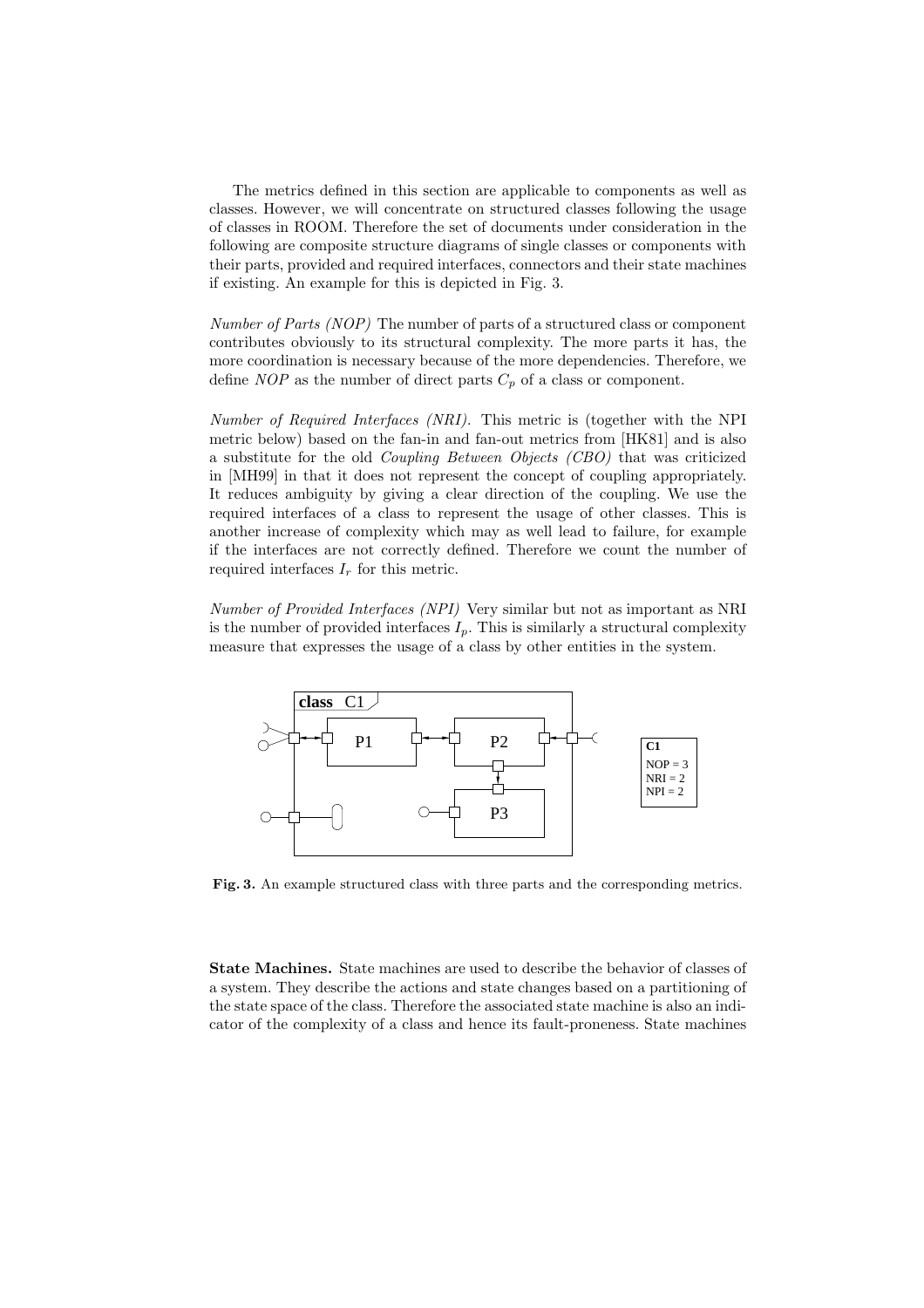consist of states and transitions where states can be hierarchical. Transitions carry event triggers, guard conditions, and actions.

We use cyclomatic complexity [McC76] to measure the complexity of behavioral models represented as state machines because it fits most naturally to these models as well as to code. This makes the lifting of the concepts from code to model straightforward. The basic concept is to transfer the metric from the realization of the state machine in code to the graphical representation.

To find the cyclomatic complexity of a state machine we build a control flow graph similar to the one for a program in [McC76]. This is a digraph that represents the flow of control in a piece of software. For source code, a vertex is added for each statement in the program and arcs if there is a change in control, e.g. an if- or while-statement. This can be adjusted to state machines by considering its code implementation. For a possible code transformation of state machines see [SGW94].

An example of a state machine and its control flow graph is depicted in Fig. 4. At first we need an entry point as the first vertex. The second vertex starts the loop over the automata because we need to loop until the final state is reached or infinitely if there is no final state. The next vertices represent transitions, atomic expressions<sup>2</sup> of guard conditions, and event triggers of transitions. These vertices have two outgoing arcs each because of the two possibilities of the control flow, i.e. an evaluation to true or false. Such a branching flow is always joined in an additional vertex. The last vertex goes back to the loop vertex from the start and the loop vertex has an additional arc to one vertex at the end that represents the end of the loop. This vertex finally has an arc to the last vertex, the exit point.

If we have such a graph we can calculate the cyclomatic complexity using the formula  $v(G) = e - n + 2$ , where v is the complexity, G the control graph, e the number of arcs, and  $n$  the number of vertices (nodes). There is also an alternative formula,  $v(G) = p+1$ , which can also be used, where p is the number of predicate nodes. Predicate nodes are vertices where the flow of control branches.

Hierarchical states in state machines are not incorporated in the metric. Therefore the state machine must be transformed into an equivalent state machine with simple states. This appears to be preferable to viewing substates as a kind of subroutines and keeping them out of the complexity calculation, because this would lose a considerable amount of information on the complexity. Furthermore internal transitions are counted equally to normal transitions. Pseudo states are not counted themselves, but their triggers and guard conditions.

Cyclomatic Complexity of State machine (CCS). Having explained the concepts based on the example flow graph above, the metric can be calculated directly from the state machine with a simplified complexity calculation. We count the atomic expressions and event triggers for each transition. Furthermore we need

<sup>&</sup>lt;sup>2</sup> A guard condition can consist of several boolean expressions that are connected by conjunctions and disjunctions. An atomic expression is an expression only using other logical operators such as equivalence. For a more thorough definition see [McC76].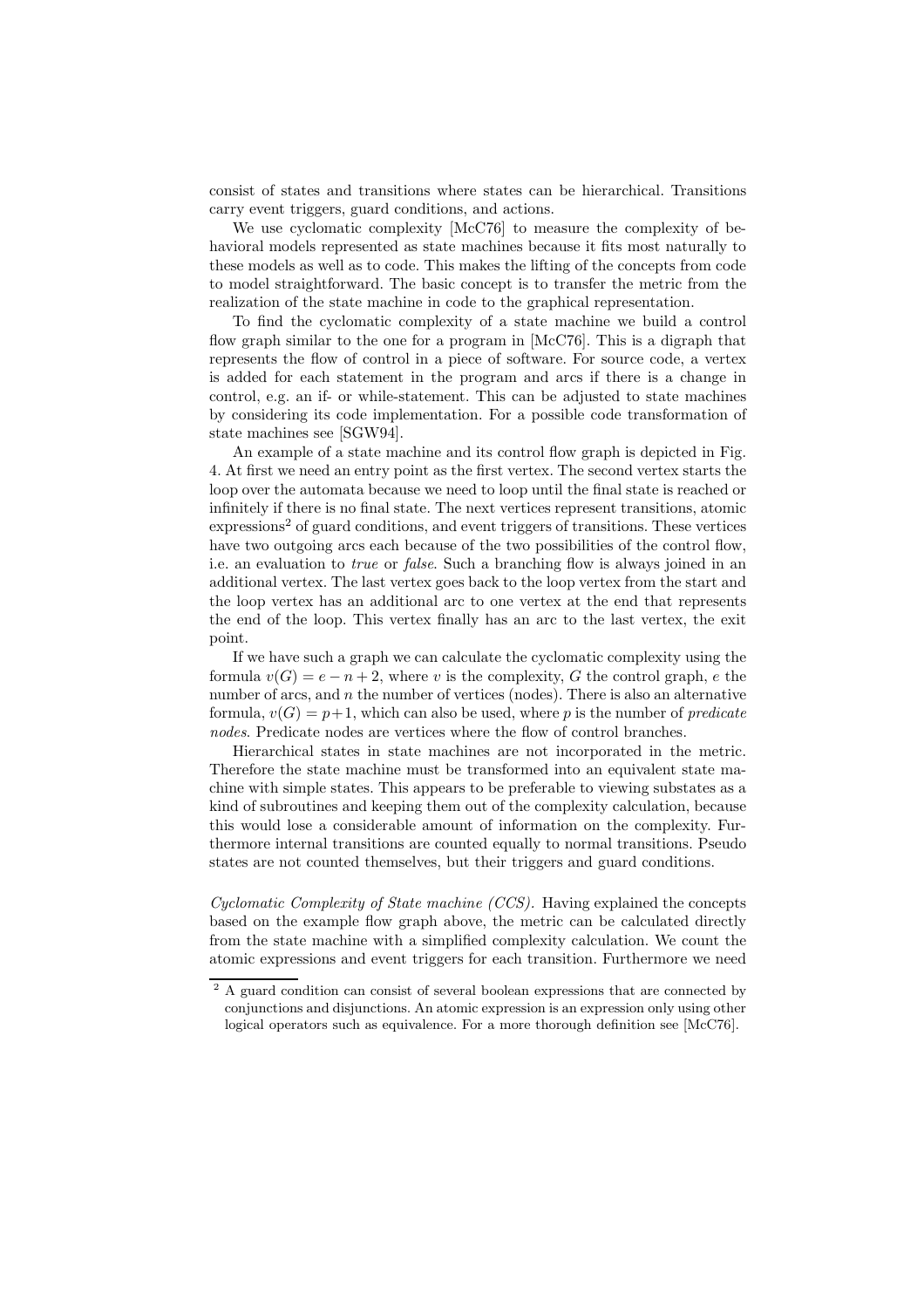

Fig. 4. (a) A simple state machine with one hierarchical state, event trigger, guard conditions, and actions. (b) Its corresponding control flow graph. The black vertices are predicate nodes. On the right the transitions for the respective part of the flowgraph are noted.

to add 1 for each transition because we have the implicit condition that the corresponding source state is active. This results in the formula  $CCS = |T|$  +  $|E|+|A_G|+2$ , where T is the multi-set of transitions, E is the multi-set of event triggers, and  $A_G$  is the multi-set of atomic expressions in the guard conditions. This formula yields exactly the same results as the longer version above but has the advantage that it is easier to calculate.

For this metric we have to consider two abstraction layers. First, we transform the state machine into its code representation<sup>3</sup> and afterwards use the control flow graph of the code representation to measure structural complexity. The first "abstraction" is needed to establish the relationship to the corresponding code complexity. The code complexity is a good indicator of the fault-proneness of a program. The proposition is that the state machine reflects the major complexity attributes of the code that implements it. The next abstraction to the control flow graph was established in [McC76].

<sup>&</sup>lt;sup>3</sup> Note that this is done only for measuring purposes; our approach also applies if the actual implementation is not automatically generated from the UML model but manually implemented.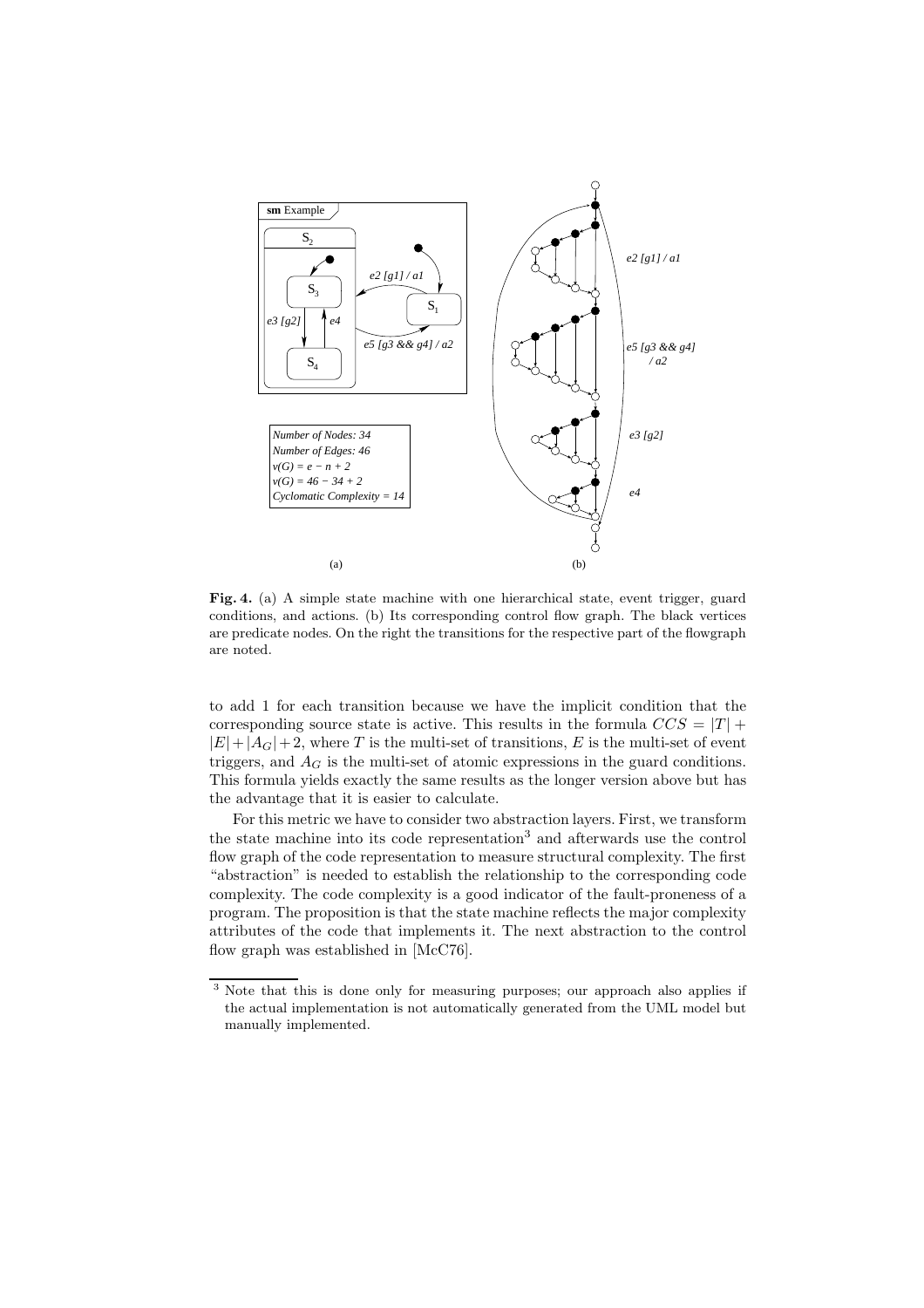In [HS90] the correlation of metrics of design specifications and code metrics was analyzed. One of the main results was that the code metrics such as the cyclomatic complexity are strongly dependent on the level of refinement of the specification, i.e. the metric as a lower value the more the specification is abstract. This also holds for the CCS metric. Models of software can be based on various different abstractions, such as functional or temporal abstractions [PP04]. Depending on the abstractions chosen for the model, various aspects may be omitted, which may have an effect on the metric. Therefore, it is prudent to consider a suite of metrics rather than a single metric when measuring design complexity to assess fault-proneness of system components.

In addition to the metrics which we defined above, we will now complete our metrics suite by adding two existing metrics from the literature.

Metrics Suite. Three of the metrics from [CK94] can be adjusted to be applicable to UML models. The metrics chosen are the ones that were found to be good indicators of fault-prone classes in [BBM96]. However, we omit Response For a Class (RFC) and Coupling Between Objects (CBO) because they cannot be determined on the model level. The remaining two metrics together with the new ones developed above form our metrics suite in Tab. 4. We now describe these two adapted metrics.

Depth of Inheritance Tree (DIT) This is the maximum depth of the inheritance graph  $T$  to a class  $c$ . This can be determined in any class diagram that includes inheritance.

Number of Children (NOC) This is the number of direct descendants  $C_d$  in the inheritance graph. This can again be counted in a class diagram.

| Name                                                                |                 | Abbr. Calculation      |
|---------------------------------------------------------------------|-----------------|------------------------|
| Depth of Inheritance Tree                                           |                 | DIT $max(depth(T, c))$ |
| Number of Children                                                  | NOC $ C_d $     |                        |
| Number of Parts                                                     | NOP $ C_p $     |                        |
| Number of Required Interfaces                                       | $NRI$   $ I_r $ |                        |
| Number of Provided Interfaces                                       | $NPI$ $ I_p $   |                        |
| Cyclomatic Complexity of State machine CCS $  T  +  E  +  A_G  + 2$ |                 |                        |
| Table 4. A summary of the metrics suite with its calculation        |                 |                        |

We consider whether our metrics are *structural complexity measure* by the definition in [MGBB90]. The definition says that for a set  $D$  of documents with a pre-order  $\leq_D$  and the usual ordering  $\leq_R$  on the real numbers R, a structural complexity measure is an order preserving function  $m : (D, \leq_D) \longrightarrow (\mathbb{R}, \leq_{\mathbb{R}})$ . Each metric from the suite fulfills this definition with respect to a suitable preorder on the relevant set of documents. The document set D under consideration is depending on the metric: either a class diagram that shows inheritance and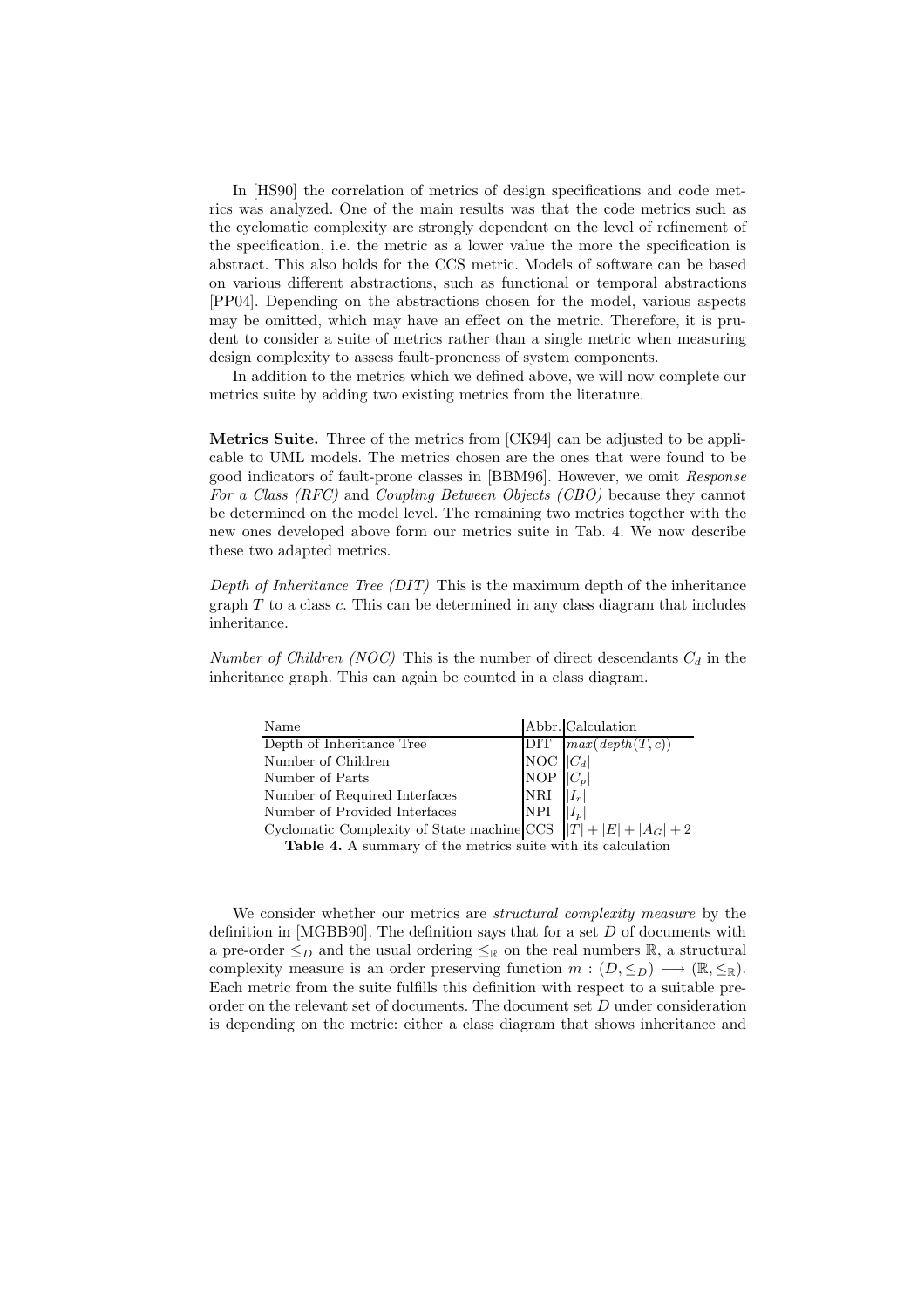possibly interfaces, a composite structure diagram showing parts and possibly interfaces, or a state machine diagram. All the metrics use specific model elements in these diagrams as a measure. Therefore there is a pre-order  $\leq_D$  between the documents of each type based on the metrics: We define  $d_1 \leq_D d_2$  for two diagrams  $d_1, d_2$  in D if  $d_1$  has fewer of the model elements specific to the metric under consideration than  $d_2$ . The mapping function m maps a diagram to its metric, which is the number of these elements. Hence  $m$  is order preserving and the metrics in the suite qualify as structural complexity measures.

As mentioned before, complexity metrics are good predictors for the reliability of components [KW90,MK96]. Furthermore the experiments in [BBM96] show that most metrics from [CK94] are good estimators of fault-proneness. We adopted DIT and NOC from these metrics unchanged, therefore this relationship still holds. The cyclomatic complexity is also a good indicator for reliability [KW90] and this concept is used for CCS to be able to keep this relationship. The remaining three metrics were modeled similarly to existing metrics. NOP resembles NOC, NRI and NPI are similar to CBO. NOC and CBO are estimators for fault-proneness, therefore it is expected that the new metrics behave accordingly.

This metrics suite can now be used to determine the most fault-prone classes and components in a system. However, different metrics are important for different components. Therefore one cannot just take the sum over all metrics to find the most critical component. Some component models may have an associated state machine, others not. This makes the sum meaningless. We propose to use the metrics so that we compute the metric values for each component and class and consider the ones that have the highest measures for each single metric. This way we can for example determine the components with complex behavior, or high fan-in and fan-out.

#### 3.2 Failure Proneness

We pointed out already that the fault-proneness of a component does not directly imply low reliability. However a direct reliability measurement is in general not possible on the model level. Nevertheless we can get close by analysing the failureproneness of a component, i.e. the probability that a fault leads to a failure that occurs during software execution.

It is not possible to express the probability of failures with exact figures based on the design models. We propose therefore to use more coarse-grained failure levels, e.g.  $L_F = \{high, medium, low\}$ , where  $L_F$  is the set of failure levels. This allows an abstract assessment of the failure probability. It is still not reliability as generally defined but the best estimate that we can get in early phases.

To determine the failure level of a component we use the metrics suite from above to define *complexity levels*  $L_C = \{high, low\}$ . We assign each component such a complexity level by looking at the extreme values in the metrics results. Each component that exhibits a high value in at least one of the metrics is considered of having the complexity level high, all other components have the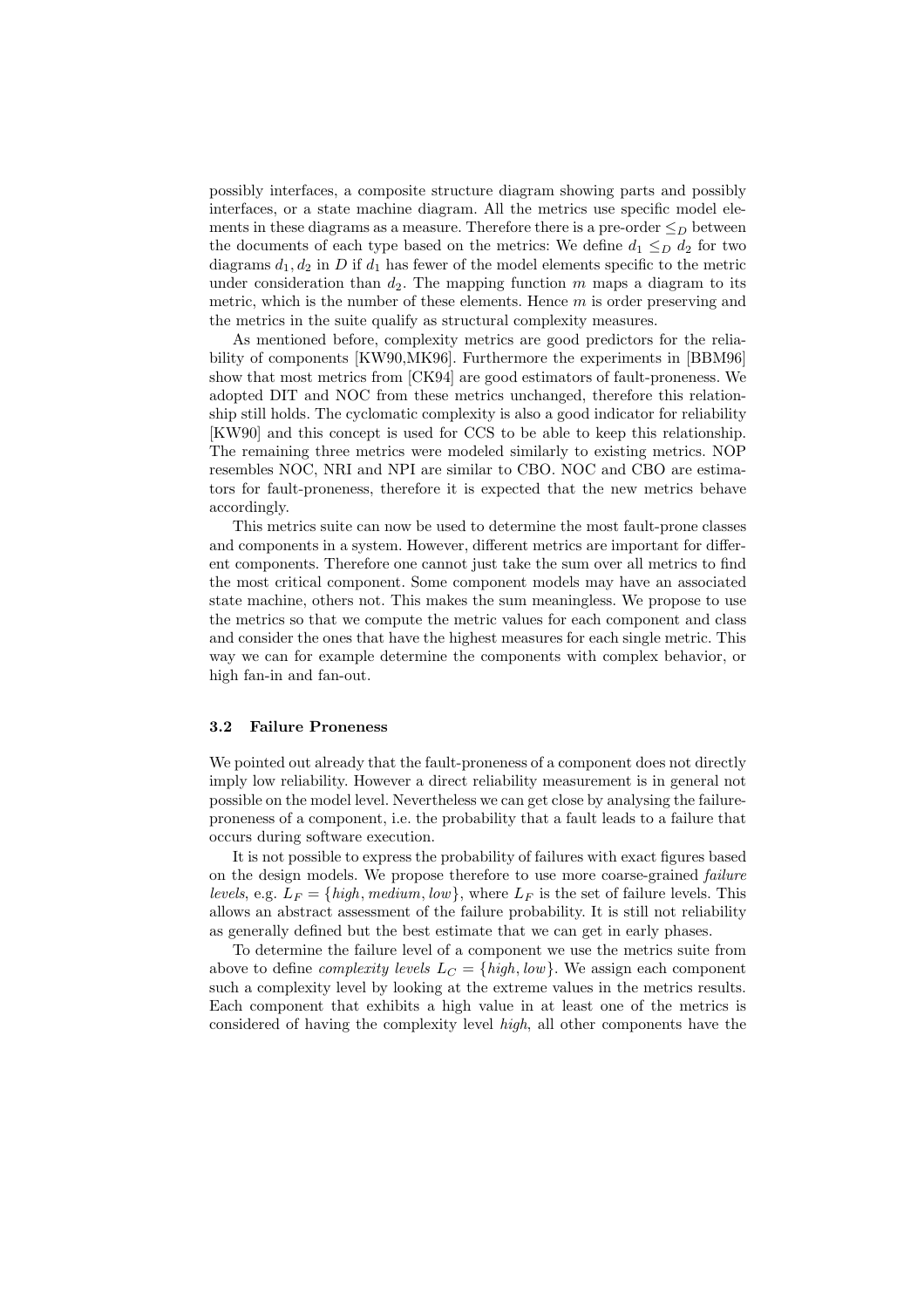level low. It depends on the actual distribution of values to determine what is to be considered a high value.

Having assigned these complexity levels to the components, we know which components are highly fault-prone. The operational profile [Mus99] is a description of the usage of the system, showing which functions are mostly used. We use this information to assign usage levels  $L_U$  to the components. This can be of various granularity. An example would be  $L_U = \{high, medium, low\}$ . When we know the usage of each component we can analyze the probability that the faults in the component lead to a failure.

The combination of complexity level and usage level leads us to the *failure level*  $L_F$  of the component. It expresses the probability that the component fails during software execution. We describe the mapping of the complexity level and usage level to the failure level with the function  $fp$ :

$$
fp = L_C \times L_U \longrightarrow L_F
$$
, where  $L_F = L_U \cup \{low\}$ 

What the function does is simply to map all components with a high complexity level to its usage level and all component with a low complexity level to low.

$$
fp(x, y) = \begin{cases} y & \text{if } x = high \\ low \text{ otherwise} \end{cases}
$$

This means that a component with high fault-proneness has a failure probability that depends on its usage and a component with low fault-proneness has generally a low failure probability.

Having these failure levels for each component we can use that information to guide the verification efforts in the project, e.g. assign the most amount of inspection and testing on the components with a high failure level.

#### 3.3 Checking of Reliability Requirements

In this section, we sketch exemplarily how to use the information on faultproneness of components obtained using the metrics in the previous section in combination with the checks of reliability requirements considered in Sect. 2. More specifically, we explain how to relate the levels derived from an UML model and the operational profile to reliability requirements formulated in the UML diagram using UML stereotypes.

Critical As defined in Sect. 2, the stereotype «critical » labels classes whose instances are critical in some way, as specified by the associated tags {level} for each reliability level level  $\in$  Levels. The intention is now that for the failure level  $f \in L_F$  defined in Sect. 3.2 for any reliability level  $l \in Levels$ , and for any component C stereotyped with this level  $\langle \cdot | \cdot \rangle$ , if the levels l and f are contradictory, C should be more closely inspected for possible flaws (for example, using a formal verification, which in general would be too costly to apply to the whole system). Contradictory means here a failure level and a reliability level that are not compatible, e.g. a high failure level and a high reliability level.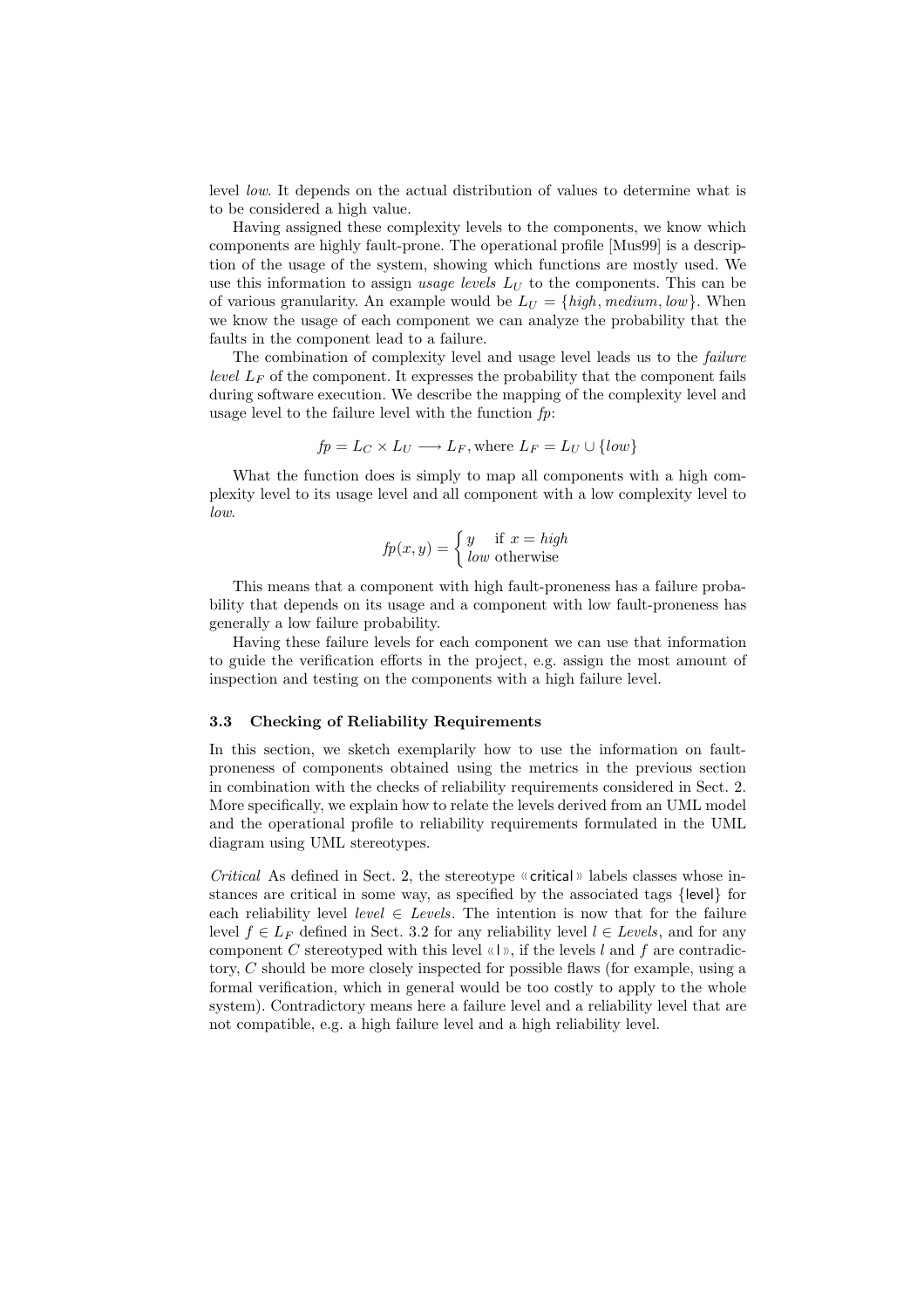*Containment* We use the stereotype  $\&$  containment  $\&$  of subsystems defined in Sect. 2 to detect system parts with a high failure level which may influence data values that are supposed to be highly reliable These system parts can then be inspected more thoroughly for possible flaws.

# 4 Tool Support for Model-Based Reliability and Safety Analysis

To support our approach, we developed automated tools for the formal verification of UML models for the constraints associated with the stereotypes introduced in the Secs. 2 and 3. We describe a framework that incorporates several formal verification tools (including the model-checker Spin and the automated theorem prover e-SETHEO).

Functionality There are three consecutive stages in implementing full verification functionality for the formalized UML models. There exist verification tools for all stages. The framework is, however, designed to be extensible, so new analysis plug-ins can be added easily.

- Static features. Checkers for static features (for example, a type-checking like enforcement of safety levels in class and deployment diagrams) have been implemented directly.
- Simple dynamic features. Checks of UML models of a bounded size for simple dynamic properties (for example, that a deterministic Machine without interaction with the environment does not reach a certain critical state) can still be directly implemented.
- Complex dynamic features. Checks for complicated behavioral properties or of large, or highly non-deterministic or interactive UML models require the use of sophisticated tools (such as model-checkers). This is implemented by translating the required UML constructs into the model-checker input language (for example, a Temporal Logic formula).

To be able to apply sophisticated tools (such as model checkers) to compute a metric, one needs a front-end which automatically produces a semantic model and includes the relevant formalized safety requirements, when given a UML model. This avoids requiring the software developers themselves to perform this formalization, which usually needs a high level of specialized training in formal methods. UML supports this approach by offering predefined safety primitives (such as safety requirements or mechanisms) with a strictly defined semantics, which can be applied by a developer without an extensive training in safety-critical systems by simply including the relevant stereotypes in the UML model. These primitives are translated into the targeted formal language, protecting from potential errors in manual formalization of the safety properties. Since safety requirements are usually defined relative to failure model, to analyse whether the UML specification fulfills a safety requirement, the tool-support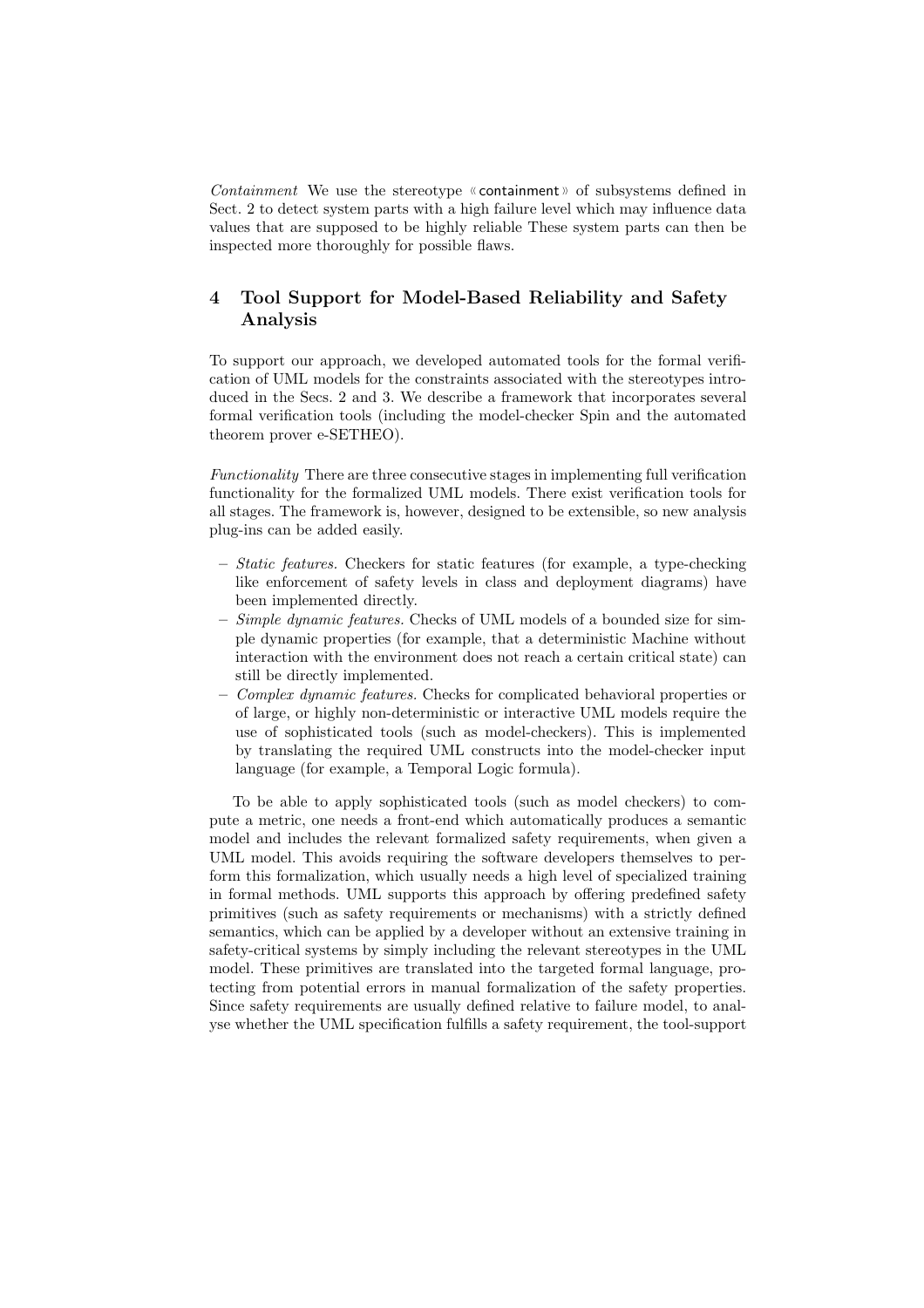has to automatically include the failure model arising from the physical view contained in the UML specification.

We briefly describe the functionality of the UML tool that meets the listed requirements. The developer creates a model and stores it in the UML 1.5 / XMI 1.2 file format.<sup>4</sup> The file is imported by the tool into the internal MDR repository. The tool accesses the model through the JMI interfaces generated by the MDR library. The checker parses the model and checks the constraints associated with the stereotype. The results are delivered as a text report for the developer describing found problems, and a modified UML model, where the stereotypes whose constraints are violated are highlighted. The tool can be executed as a console application, as a web-application, or a GUI application.

#### 5 Case-Study: Automatic Collision Notification

In this part of the chapter, we validate our proposed safety and reliability analyzes in a case study of an automatic collision notification system as used in cars to provide automatic emergency calls. First, the system is described and designed using the UML extension that we made in the previous sections, then we analyze the model and present the results.

Description This case study that we used to validate our results was done in cooperation with the automotive manufacturer BMW. There is a similar project currently in development. The problem to be solved is that many accidents of automobiles involve only a single vehicle. Therefore it is possible that no or only a delayed emergency call is made. The chances for the casualties is significantly higher if an accurate call is made quickly. This has lead to the development of so called Automatic Collision Notification (ACN) systems, sometimes also called mayday systems. They automatically notify an emergency call response center when a crash occurs but also manual notification using the location data from a GPS device can be made. We used the public specification from the *Enterprise* program [EP97,EP98] as a basis for the design model because the work together with BMW is in an early stage. In this case study, we will concentrate on the built-in device of the car and ignore the obviously necessary infrastructure such as the call center.

Device Design Following [EP97] we will call the built-in device  $MaydayDevice$ and divide it into five components. The architecture is illustrated in Fig. 5 using a composite structure diagram of the device.

The device is a processing unit that is built into the vehicle and has the ability to communicate with an emergency call center using a mobile telephone connection and retrieving position data using a GPS device. The components that constitute the mayday device are:

<sup>4</sup> The framework will be updated to UML 2.0 as soon as the official DTDs will be available.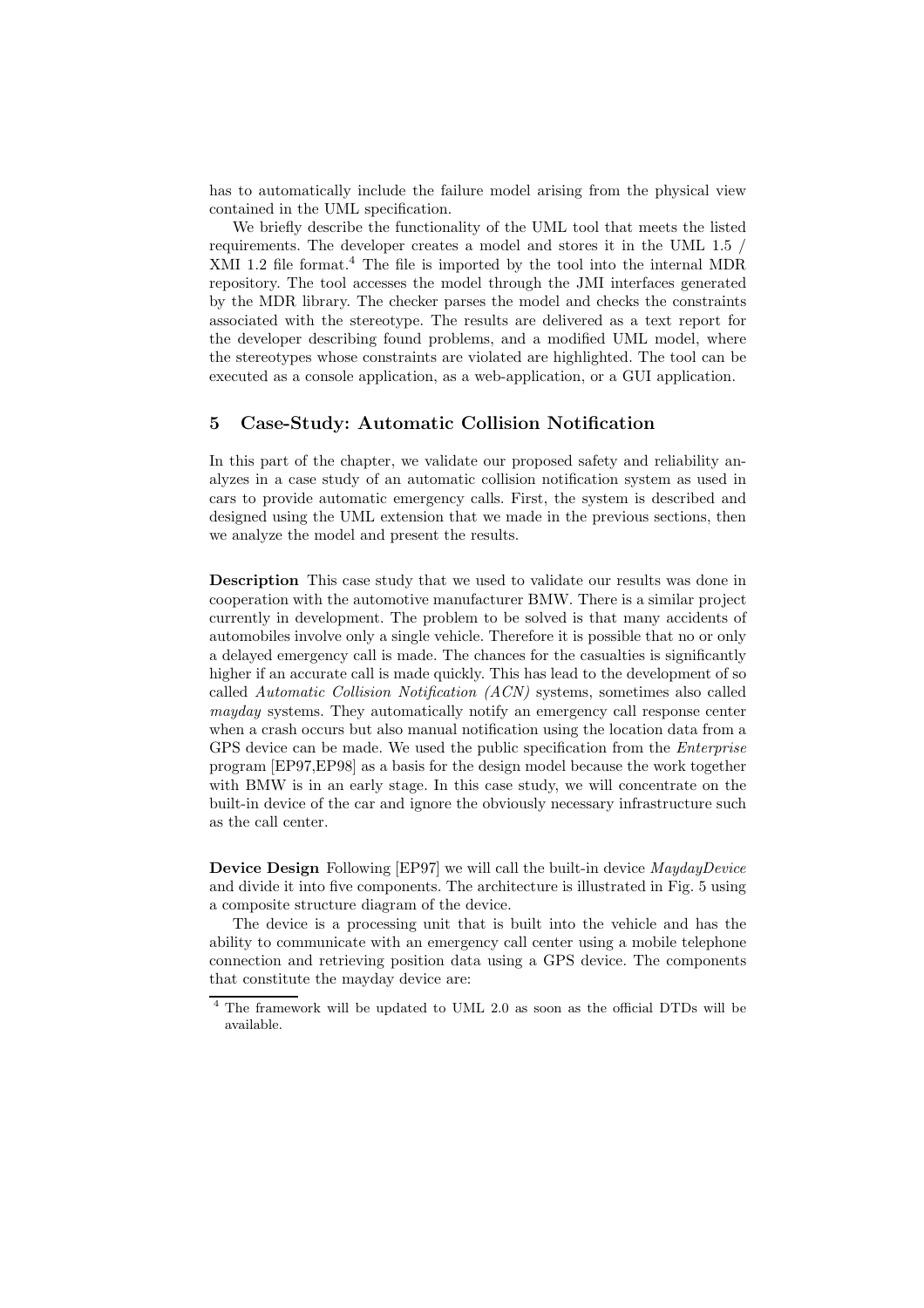

Fig. 5. The composite structure diagram of the mayday device.

- $-$  *ProcessorModule:* This is the central component of the device. It controls the other components, retrieves data from them and stores it if necessary.
- $-$  AutomaticNotification: This component is responsible for notifying a serious crash to the processor module. It gets notified itself if an airbag is activated.
- LocationModule: The processor module request the current position data from the location module, that gathers the data from a GPS device.
- CommunicationsModule: The communications module is called from the processor module to send the location information to an emergency call center. It uses a mobile communications device and is responsible for automatic retry if a connection did fail.
- ButtonBox : This is finally the user interface that can be used to manually initiate an emergency call. It also controls a display that provides feedback to the user.

These components are again shown in Fig. 6 in a class diagram showing the attributes and methods of each. It also shows that we have exactly one instance of each class in the system. Furthermore we used some tagged values based on Sect. 2 to describe safety requirements on some data values. The central ProcessorModule has the annotated requirements that the method getGpsData from the LocationModule delivers its data in realtime and correct, and that the data of the call is transfered correct by the method makeCall of CommunicationsModule. LocationModule and CommunicationsModule have the corresponding annotations, therefore are these requirements consistent, as defined in Sect. 2.2.

Each of the components of the mayday device has an associated state machine to describe its behavior. We do not show the state machines because of space reasons but they can be found in [WJ].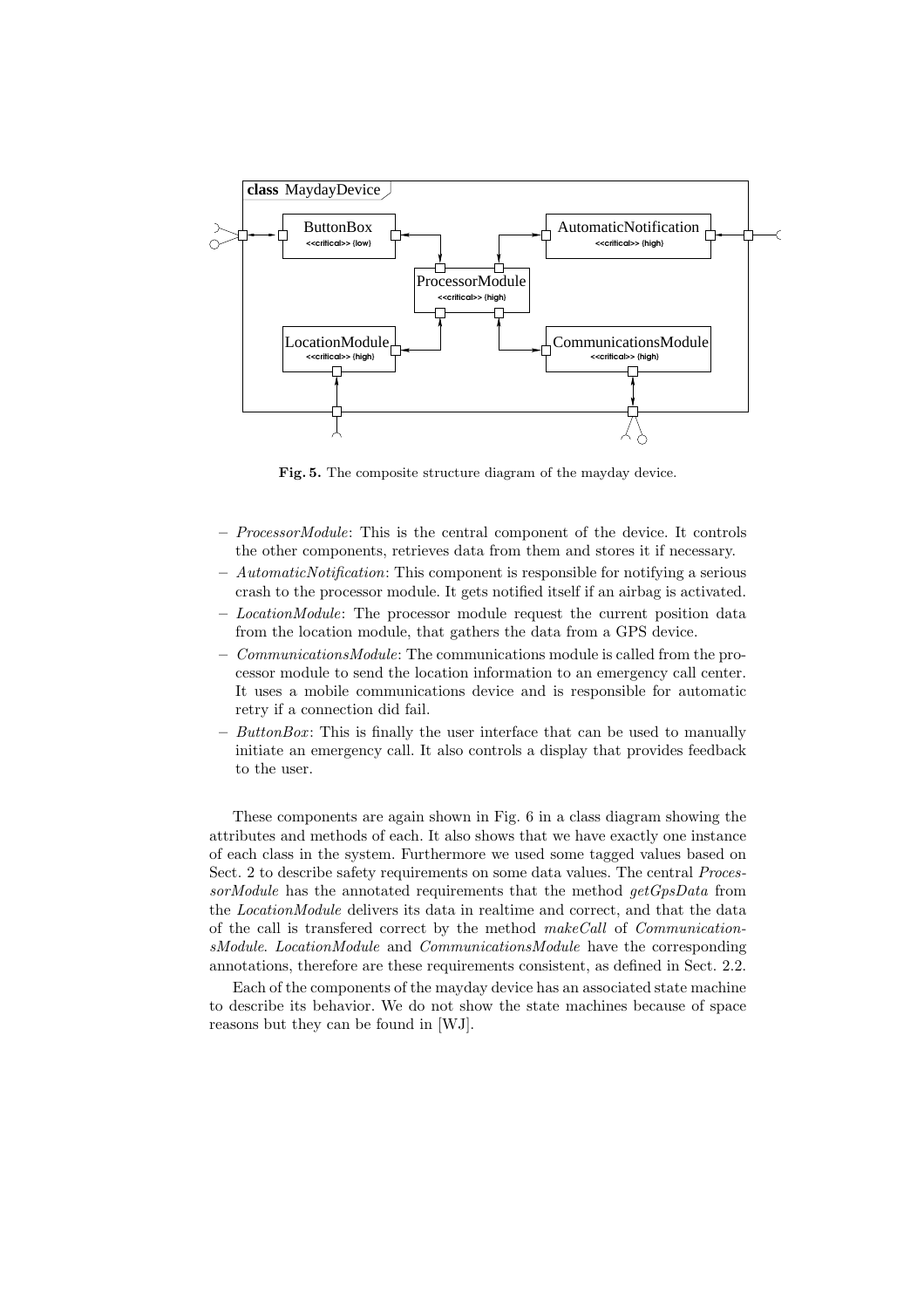

Fig. 6. The class diagram of the parts.

Results The five subcomponents of MaydayDevice are further analyzed in the following. At first we used our metrics suite from Sec. 3 to gather data about the model. The results can be found in Tab. 5. It shows that we have no inheritance in the current abstraction level of our model and also that the considered classes have no parts. Therefore the metrics regarding these aspects are not helpful for this analysis.

| Class                 | DIT NOC NOP NRI NPICCS |  |    |
|-----------------------|------------------------|--|----|
| ProcessorModule       |                        |  | 16 |
| AutomaticNotification |                        |  |    |
| LocationModule        |                        |  |    |
| CommunicationsModule  |                        |  | 32 |
| <b>ButtonBox</b>      |                        |  |    |

Table 5. The results of the metrics suite for the components of *MaydayDevice*.

More interesting are the metrics for the provided and required interfaces and their associated state machines. The class with the highest values for NRI and NPI is ProcessorModule. This shows that it has a high fan-in and fan-out and is therefore fault-prone. The same module has a high value for CCS but CommunicationsModule has a higher one and is also fault-prone. Therefore we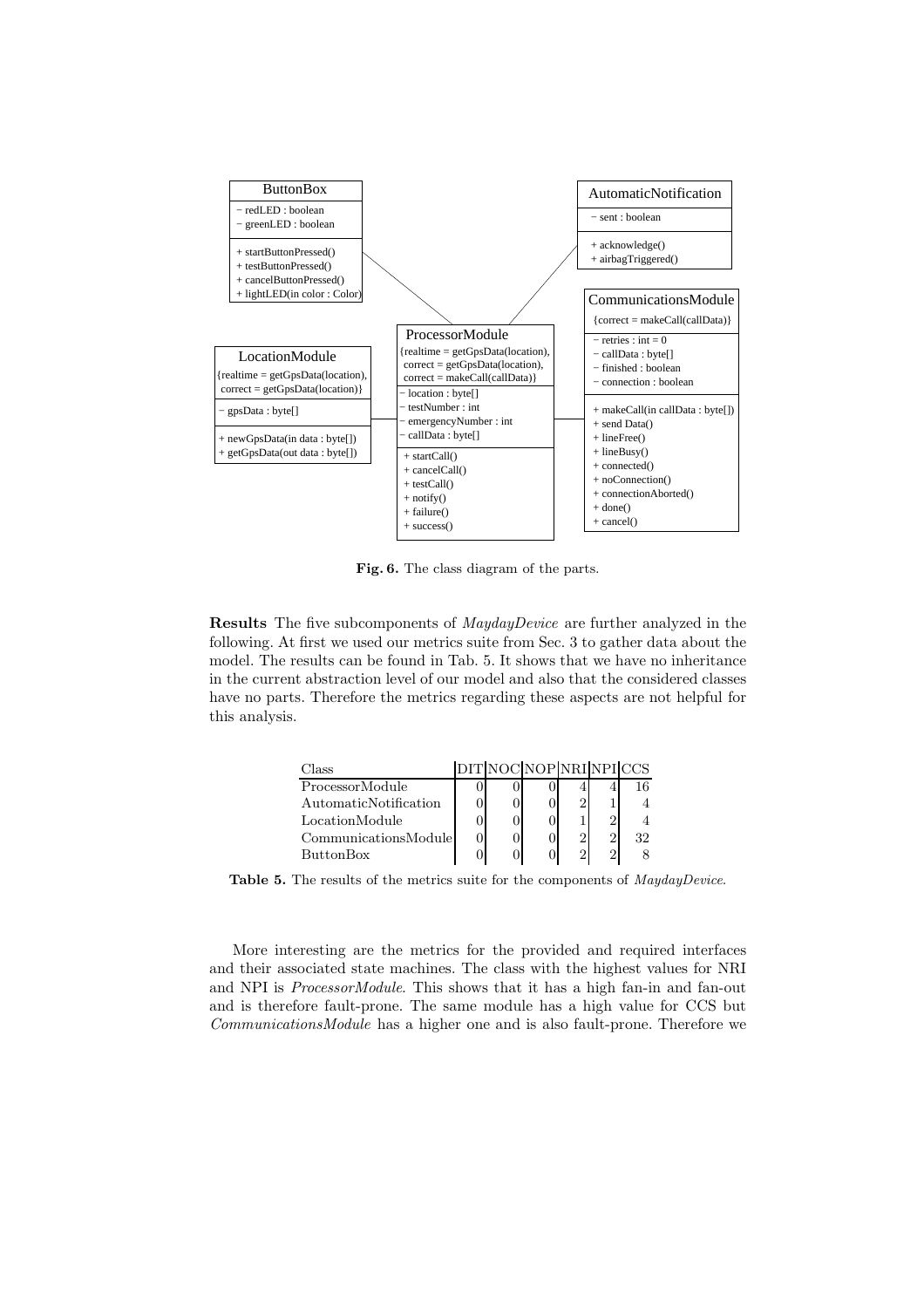assign the complexity level high to these two components, the other have the level low.

The documentation in [EP98] shows that the main failures that occurred were failures in connecting to the call center (even when cellular strength was good), no voice connect to the call center, inability to clear the system after usage, and failures of the cancel function. These main failures can be attributed to the component ProcessorModule that is responsible for controlling the other components and *CommunicationsModule* that is responsible for the wireless communication. Therefore our reliability analysis labeled the correct components with a high failure level.

# 6 Case Study: MOST Network Master

We further validated our approach on the basis of the project results of an evaluation of model-based testing [PPW<sup>+</sup>05]. A network controller of an infotainment bus in the automotive domain, the  $MOST_{\text{R}}$  Network Master [MOS04], was modeled with the case tool AutoFocus [HSSS96] and test cases were generated from that model and compared with traditional tests. We use all found faults from all test suites in the following but as we have mainly fault information, we concentrate on fault-proneness rather than failure-proneness. AutoFocus is quite similar to UML 2.0 and therefore the conversion was straight-forward. The composite structure diagram of the Network Master is shown in Figure 7.



Fig. 7. The composite structure diagram of the MOST Network Master.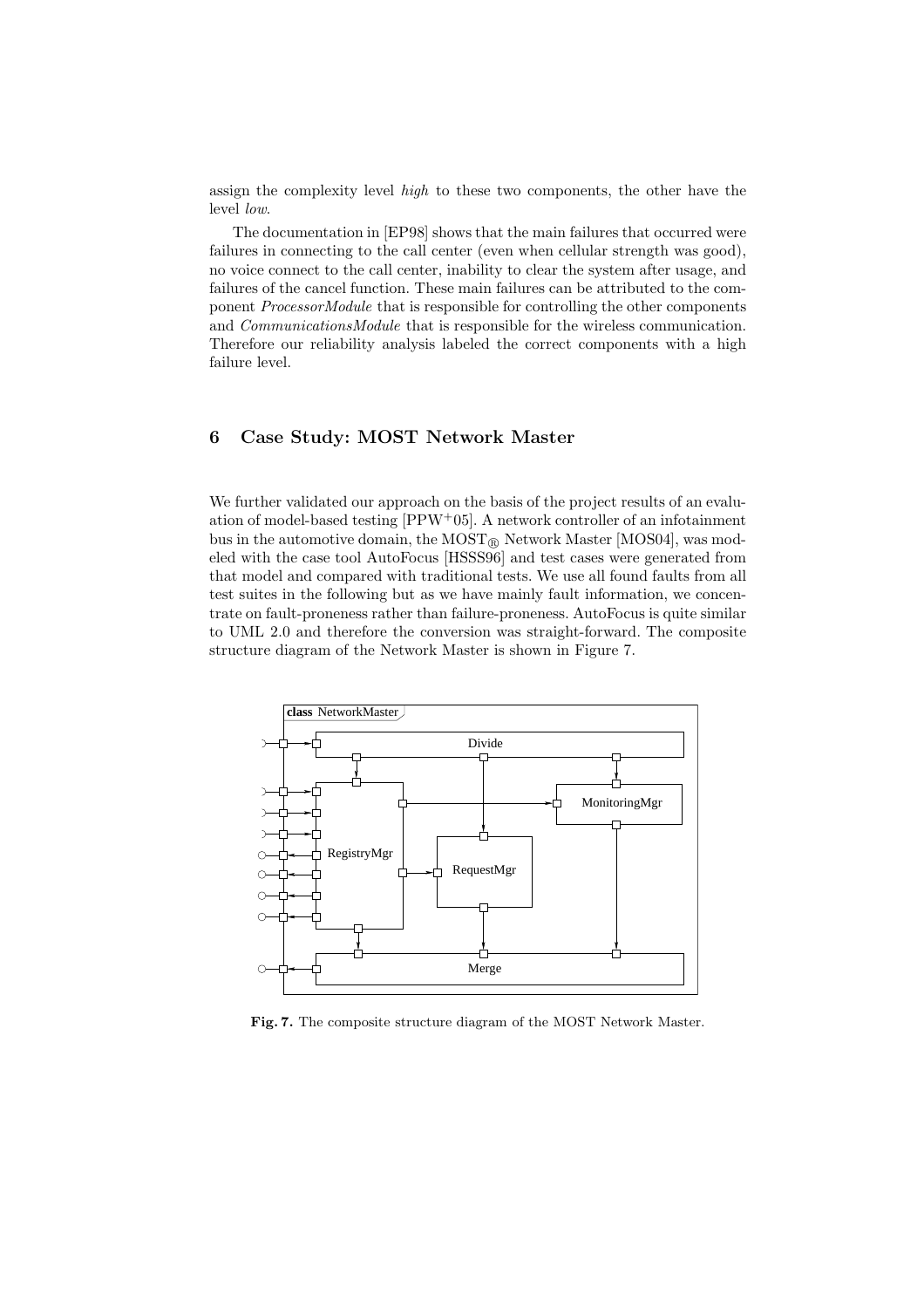We omit further parts of the design, especially the associated state machines, because of space and confidentiality reasons. The corresponding metrics are summarized in Table 6.

| Class         | DIT NOC NOP NRI NPICCS |   |     |
|---------------|------------------------|---|-----|
| NetworkMaster |                        |   |     |
| Divide        |                        |   | 11  |
| Merge         |                        | 3 |     |
| MonitoringMgr |                        | 2 |     |
| RequestMgr    |                        | 2 | 14  |
| RegistryMgr   |                        |   | 197 |

Table 6. The results of the metrics suite for the NetworkMaster.

The data from the table shows that the *RegistryMgr* has the highest complexity in most of the metrics. Therefore we classify it as being highly fault-prone. As described in [PPW<sup>+</sup>05] several test suites were executed against an implementation of the Network Master. 24 faults have been identified by the test activities. 21 of which can be attributed to the RegistryMgr, 3 to the RequestMgr. There were no revealed faults in the other components. Hence, the high fault-proneness of the RegistryMgr did indeed result in a high number of faults revealed during testing.

### 7 Related work

In the related area of real-time systems there has been a substantial amount of work regarding the usage of UML. For example, [SR98] describes constructs to facilitate the design of software architectures in this domain which are specified using UML.  $[JCF<sup>+</sup>02, JRFF03, JRFF04]$  contain several approaches to developing systems with various criticality requirements using UML. In particular, [HG02] discusses a pattern-based approach for using UML use cases for safety-critical systems. The focus is on the development of a testing strategy rather than model analysis. [PMP01] discusses methods and tools for the checking of UML statechart specifications of embedded controllers. The focus is on the use of statecharts and on efficient methods for automated checking and does not include the use of other UML diagrams or the inclusion of safety requirements using stereotypes. Also relevant is the work towards a formal semantics of UML (see the proceedings of related conferences, including the UML and FASE conferences).

[LM01] proposes the automated generation of fault trees based on the source code of software which may be combined with fault trees based on the electronic circuit design of the hardware, allowing the software and the hardware fault trees to be composed into a fault tree of the system. It presents a prototype of a fault tree generation tool that is capable to generate fault trees based on  $C++\text{-code}$ .  $[BDCL+01]$  presents an integrated tool environment where automatic transformations of UML models can capture dependability requirements.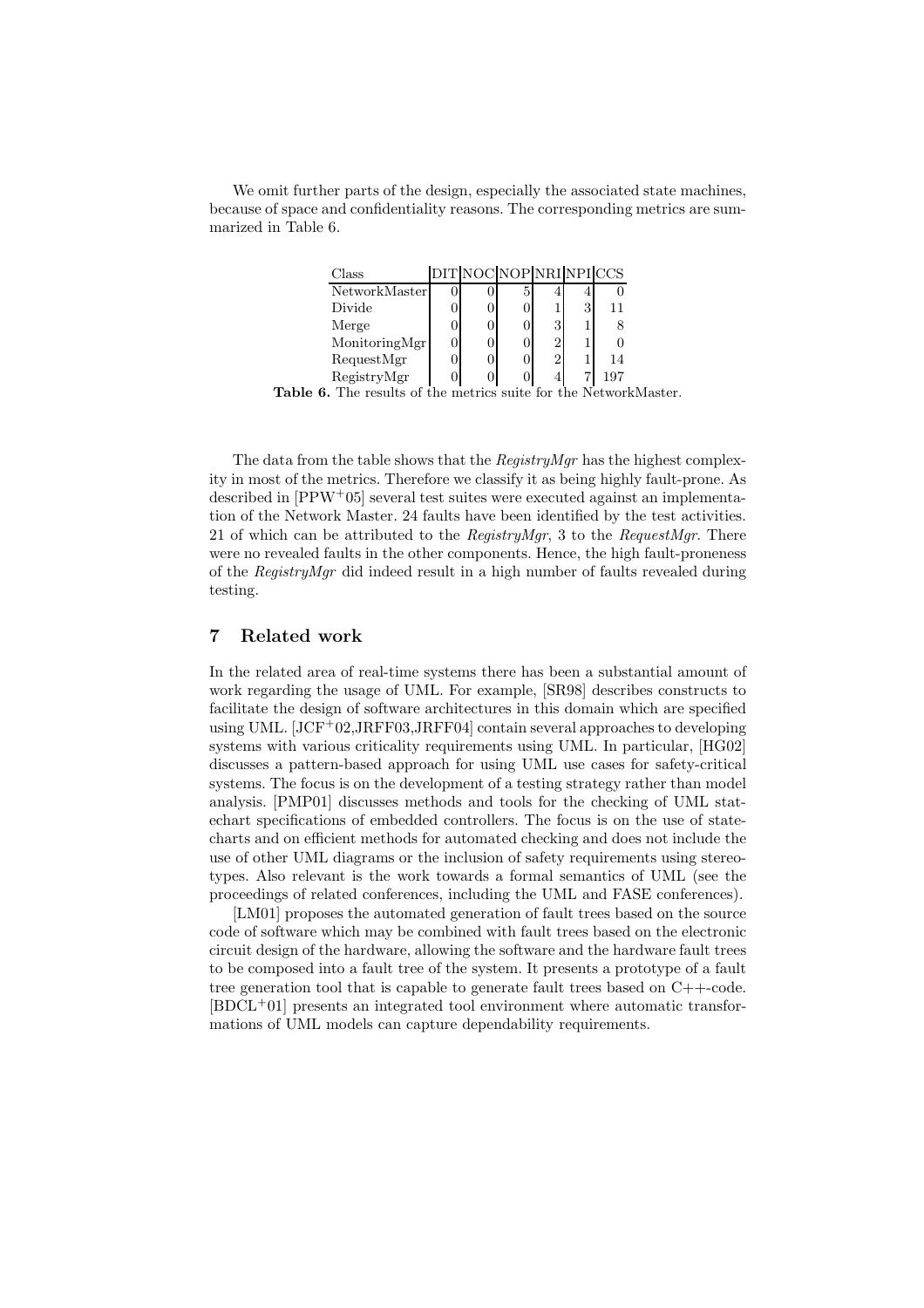The proposed metrics suite as a basis to find fault-prone components can also be found in [WJ]. Lano et al. [LCA02] propose a method to analyze objectoriented models in terms of safety and security but not considering complexity directly. In [WWC99] an approach is proposed that includes a reliability model that is based on the software architecture. A complexity metric that is in principle applicable to models as well as to code is discussed in [CA88], but it also only involves static structure. Another approach related to safety-critical systems is proposed in [Jür03b]. It annotates UML models with safety-related information for further analysis. In [BHS97] the cyclomatic complexity is suggested for most aspects of a design metric. Safety checklists have been proposed for example in [HJL96]. [HH99] uses Z and Petri nets for modeling safety-critical systems.

# 8 Conclusions

In this chapter we propose means to incorporate reliability requirements into UML models. It is achieved using the UML profile mechanisms of stereotypes and tagged values. This makes these important requirements visible in the model, helps to encapsulate knowledge of reliability mechanisms, and simplifies its use by non-experts. Furthermore by formalizing the requirements, checks can be done.

Having annotated a model with the defined stereotypes and tagged values, one can check the consistency of the requirements through-out the model. This lends itself to tool support for automatic checking. We describe a framework in which several of such checks are implemented.

To provide a reasonable basis for the reliability analysis of a system, we also present a metrics suite for UML models based on the work of [CK94] to measure the structural complexity of the models. Specifically, we use the numbers of provided and required interfaces as a metric for fan-in and fan-out, and lift the cyclomatic complexity [McC76] to the machine level to measure the complexity of state machines. The suite is then used to find fault-prone components in a system.

Fault-proneness, i.e. the probability of containing faults, is not a good measure for reliability because it does not take into account the probability of the faults of leading to a failure. Therefore the operational profile [MIO87,Mus99] is used to estimate the usage of a component and the combination of faultproneness and usage yields the failure-proneness of the component. This information can finally be used to check consistency with earlier defined reliability requirements in the model and to improve the efficiency of verification efforts.

We finish our chapter with two case studies. One of these describes an  $Au$ tomatic Collision Notification system for automobiles that sends automatically an emergency call in case of a crash. It shows that the metrics suite, especially in combination with an operational profile, indeed can identify failure-prone components. Furthermore, the case illustrates the interplay of the metrics suite with the annotation with stereotypes. The second case study investigates only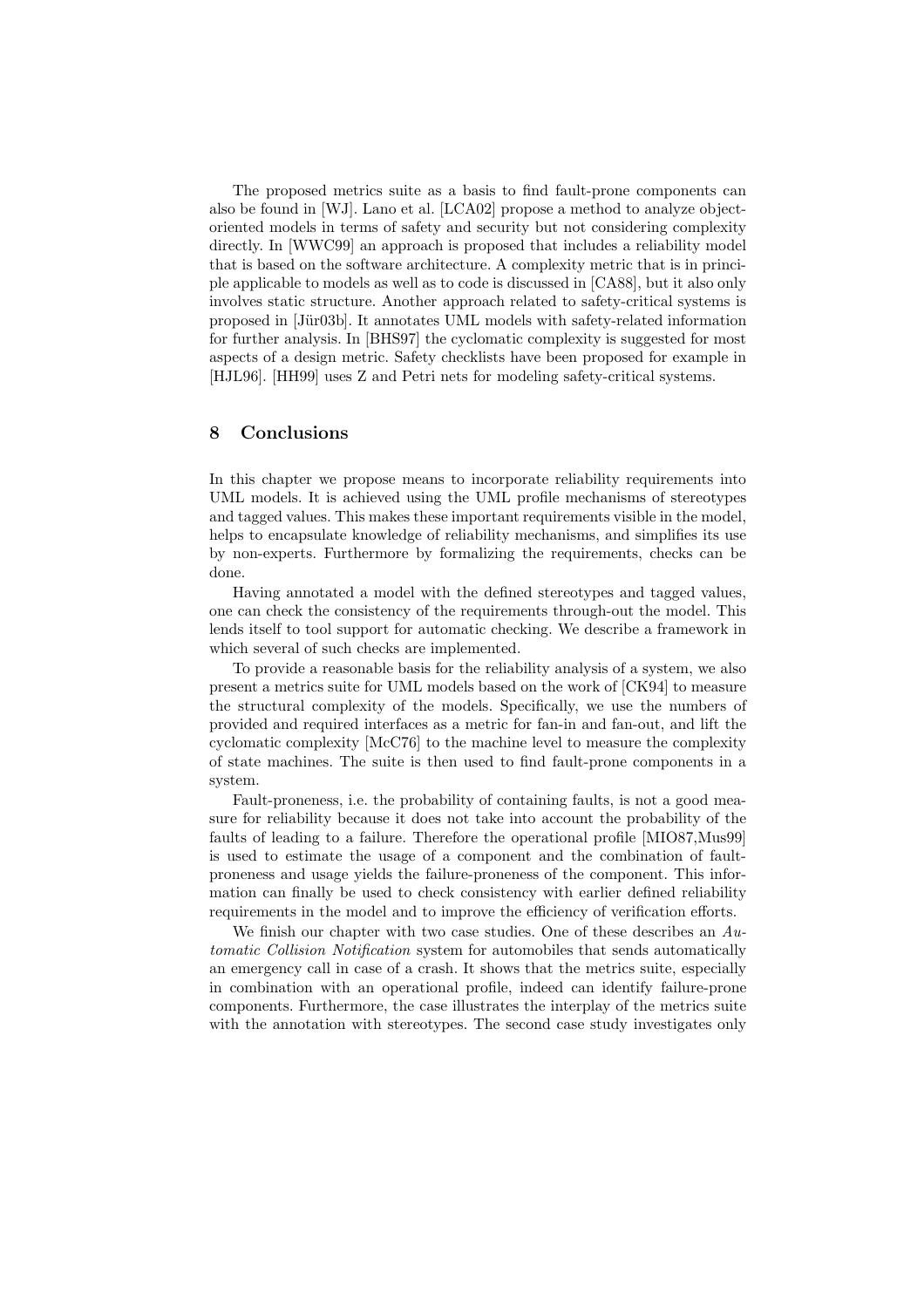the capabilities of the metrics suite. It confirms that the suite helps to identify fault-prone components.

#### Acknowledgments

We gratefully acknowledge the joint work with Martin Baumgartner, Christian Kühnel, Alexander Pretschner, Wolfgang Prenninger, Bernd Sostawa, and Rüdiger Zölch on the MOST Network Master. Furthermore we are grateful to Manfred Broy and Wolfgang Prenninger for commenting on a draft version. This work was partly sponsored by the DFG within the project InTime and the German Ministry for Science and Education within the Verisoft project.

#### References

- [ABW03] C. Atkinson, C. Bunse, and J. Wüst. Driving component-based software development through quality modelling. In A. Cechich, M. Piattini, and A. Vallecillo, editors, Component-Based Software Quality, volume 2693 of LNCS, pages 207 – 224. Springer, 2003.
- [BBM96] V.R. Basili, L.C. Briand, and W.L. Melo. A Validation of Object-Oriented Design Metrics as Quality Indicators. IEEE Trans. Software Eng., 22(10):751– 761, 1996.
- [BDCL<sup>+</sup>01] A. Bondavalli, M. Dal Cin, D. Latella, I. Majzik, A. Pataricza, and G. Savoia. Dependability analysis in the early phases of UML based system design. Journal of Computer Systems Science and Engineering, 16:265–275, 2001.
- [BHS97] J.K. Blundell, M.L. Hines, and J. Stach. The Measurement of Software Design Quality. Annals of Software Engineering, 4:235–255, 1997.
- [CA88] D.N. Card and W.W. Agresti. Measuring Software Design Complexity. The Journal of Systems and Software, 8:185–197, 1988.
- [CK94] S.R. Chidamber and C.F. Kemerer. A Metrics Suite for Object Oriented Design. IEEE Trans. Software Eng., 20(6):476–493, 1994.
- [DS99] B. Dutertre and V. Stavridou. A model of noninterference for integrating mixed-criticality software components. In DCCA, San Jose, CA, January 1999.
- [EP97] Mayday: System Specifications. The ENTERPRISE Program, 1997. Available at http://enterprise.prog.org/completed/ftp/mayday-spe.pdf (October 2004).
- [EP98] Colorado Mayday Final Report. The ENTERPRISE Program, 1998. Available at http://enterprise.prog.org/completed/ftp/maydayreport.pdf (October 2004).
- [FP97] N.E. Fenton and S.L. Pfleeger. Software Metrics. A Rigorous & Practical Approach. International Thomson Publishing, 2nd edition, 1997.
- [Hal77] M.H. Halstead. Elements of Software Science. Elsevier North-Holland, 1977.
- [HG02] K. Hansen and I. Gullesen. Utilizing UML and patterns for safety critical systems. In Jürjens et al.  $[JCF<sup>+</sup>02]$ , pages 147–154.
- [HH99] M. Heiner and M. Heisel. Modeling safety-critical systems with Z and Petri Nets. In M. Felici, K. Kanoun, and A. Pasquini, editors, 18th International Conference on Computer Safety, Reliability and Security (SAFECOMP'99), volume 1698, pages 361–374, 1999.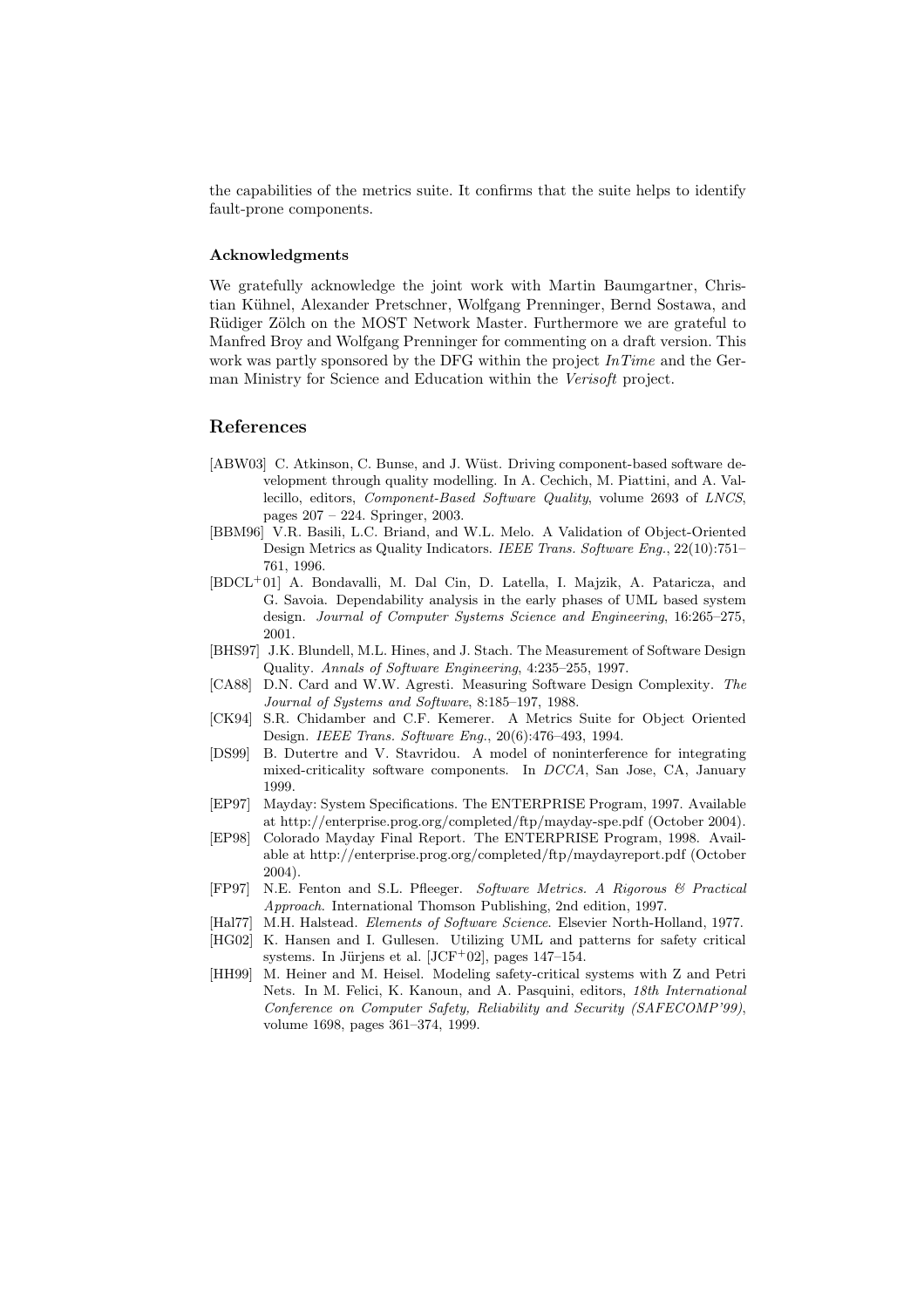- [HJL96] C. Heitmeyer, R. Jeffords, and B. Labaw. Automated consistency checking of requirements specifications. ACM Trans. on Software Eng. and Methodology, 5(3):231–261, July 1996.
- [HK81] S. Henry and D. Kafura. Software Structure Metrics Based on Information Flow. IEEE Trans. Software Engineering, 7:510–518, 1981.
- [HS90] S. Henry and C. Selig. Predicting Source-Code Complexity at the Design Stage. IEEE Software, 7:36–44, 1990.
- [HSSS96] F. Huber, B. Schätz, A. Schmidt, and K. Spies. AutoFocus: A tool for distributed systems specification. In B. Jonsson and J. Parrow, editors, Formal Techniques in Real-Time and Fault-Tolerant Systems, 4th International Symposium, FTRTFT'96, volume 1135 of LNCS, pages 467–470, Uppsala, Sweden, Sept. 9–13 1996. Springer.
- $[JCF<sup>+</sup>02]$  J. Jürjens, V. Cengarle, E.B. Fernandez, B. Rumpe, and R. Sandner, editors. Critical Systems Development with UML, number TUM-I0208 in TU München Technical Report, 2002. UML'02 satellite workshop proceedings.
- [JRFF03] J. Jürjens, B. Rumpe, R. France, and E.B. Fernandez, editors. Critical Sys $tems$  Development with  $UML$ , number TUM-I0317 in TU München Technical Report, 2003. UML'03 satellite workshop proceedings.
- [JRFF04] J. Jürjens, B. Rumpe, R. France, and E.B. Fernandez, editors. Third International Workshop on Critical Systems Development with UML, TU München Technical Report, 2004. UML'04 satellite workshop proceedings.
- [Jür03a] J. Jürjens. Critical systems development with UML and model-based testing. In The 22st International Conference on Computer Safety, Reliability and Security (SAFECOMP 2003), Edinburgh, Sept. 23-26 2003. Full-day tutorial.
- [Jür03b] J. Jürjens. Developing safety-critical systems with UML. In P. Stevens, editor, UML 2003 – The Unified Modeling Language, volume 2863 of LNCS, pages 360–372, San Francisco, CA, October 20–24, 2003. Springer.
- [Jür04] J. Jürjens. Secure Systems Development with UML. Springer, 2004.
- [KW90] T.M. Khoshgoftaar and T.G. Woodcock. Predicting Software Development Errors Using Software Complexity Metrics. IEEE Journal on Selected Areas in Communications, 8(2):253–261, 1990.
- [LCA02] K. Lano, D. Clark, and K. Androutsopoulos. Safety and Security Analysis of Object-Oriented Models. In SAFECOMP 2002, volume 2434 of LNCS, pages 82–93. Springer, 2002.
- [LM01] P. Liggesmeyer and O. Maeckel. Quantifying the reliability of embedded systems by automated analysis. In 2001 International Conference on Dependable Systems and Networks (DSN 2001), pages 89–96. IEEE Computer Society, 2001.
- [McC76] T.J. McCabe. A Complexity Measure. IEEE Trans. Software Engineering, 5:45–50, 1976.
- [MGBB90] A. Melton, D. Gustafson, J. Bieman, and A. Baker. A Mathematical Perspective for Software Measures Research. IEE/BCS Software Engineering Journal, 5:246–254, 1990.
- [MH99] T. Mayer and T. Hall. A Critical Analysis of Current OO Design Metrics. Software Quality Journal, 8:97–110, 1999.
- [MIO87] J.D. Musa, A. Iannino, and K. Okumoto. Software Reliability: Measurement, Prediction, Application. McGraw-Hill, 1987.
- [MK96] J.C. Munson and T.M. Khoshgoftaar. Software Metrics for Reliability Assessment. In Michael R. Lyu, editor, Handbook of Software Reliability Engineering, chapter 12. IEEE Computer Society Press and McGraw-Hill, 1996.